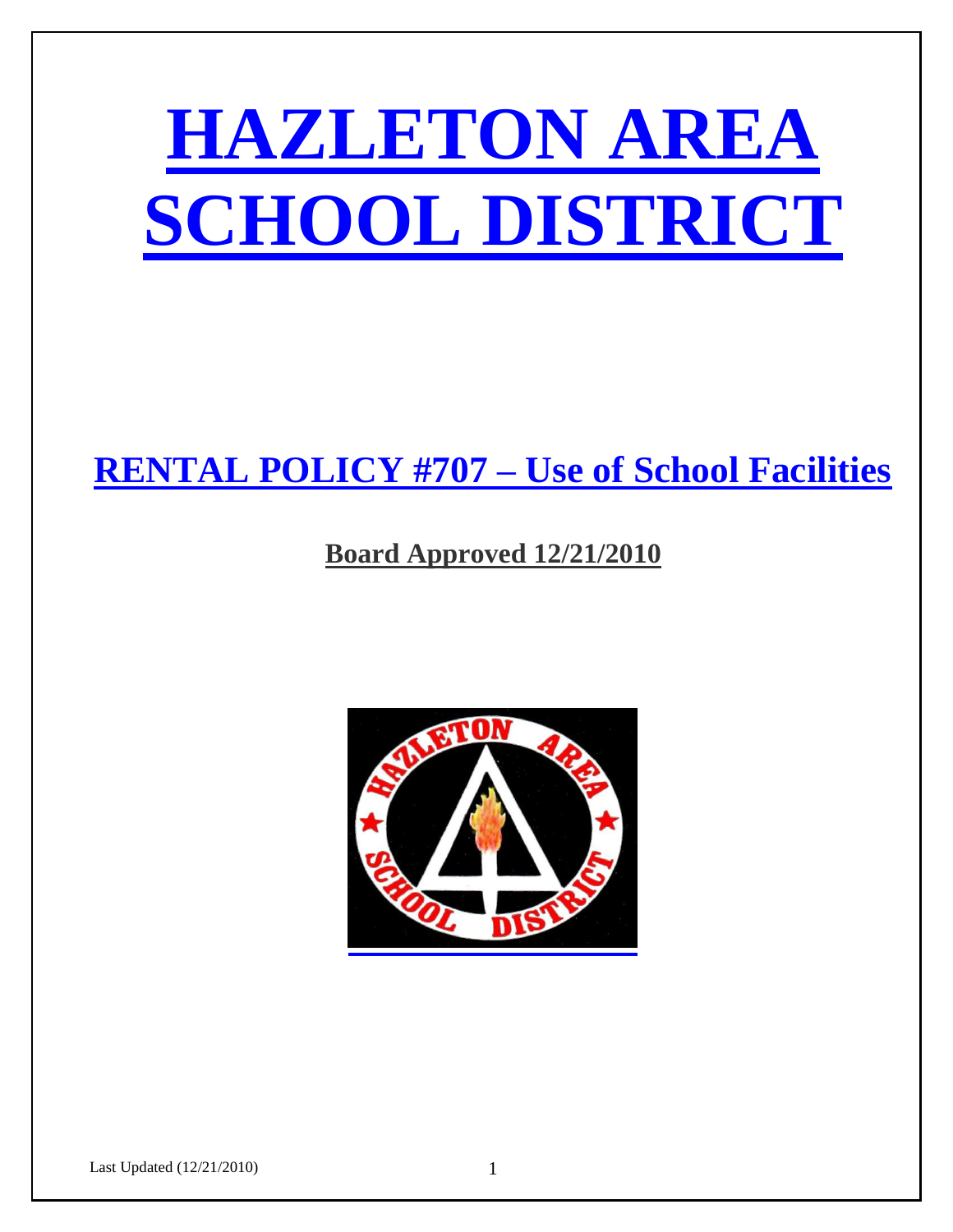# **TABLE OF CONTENTS**

### **Page**

| Hazleton Area School District Building/Facility Use Application  4-6         |  |
|------------------------------------------------------------------------------|--|
|                                                                              |  |
| Hazleton Area School District Rental Category Classifications 8-9            |  |
|                                                                              |  |
|                                                                              |  |
|                                                                              |  |
|                                                                              |  |
|                                                                              |  |
|                                                                              |  |
| <b>General Provisions and Procedures For Use of School Facilities  16-23</b> |  |
|                                                                              |  |
|                                                                              |  |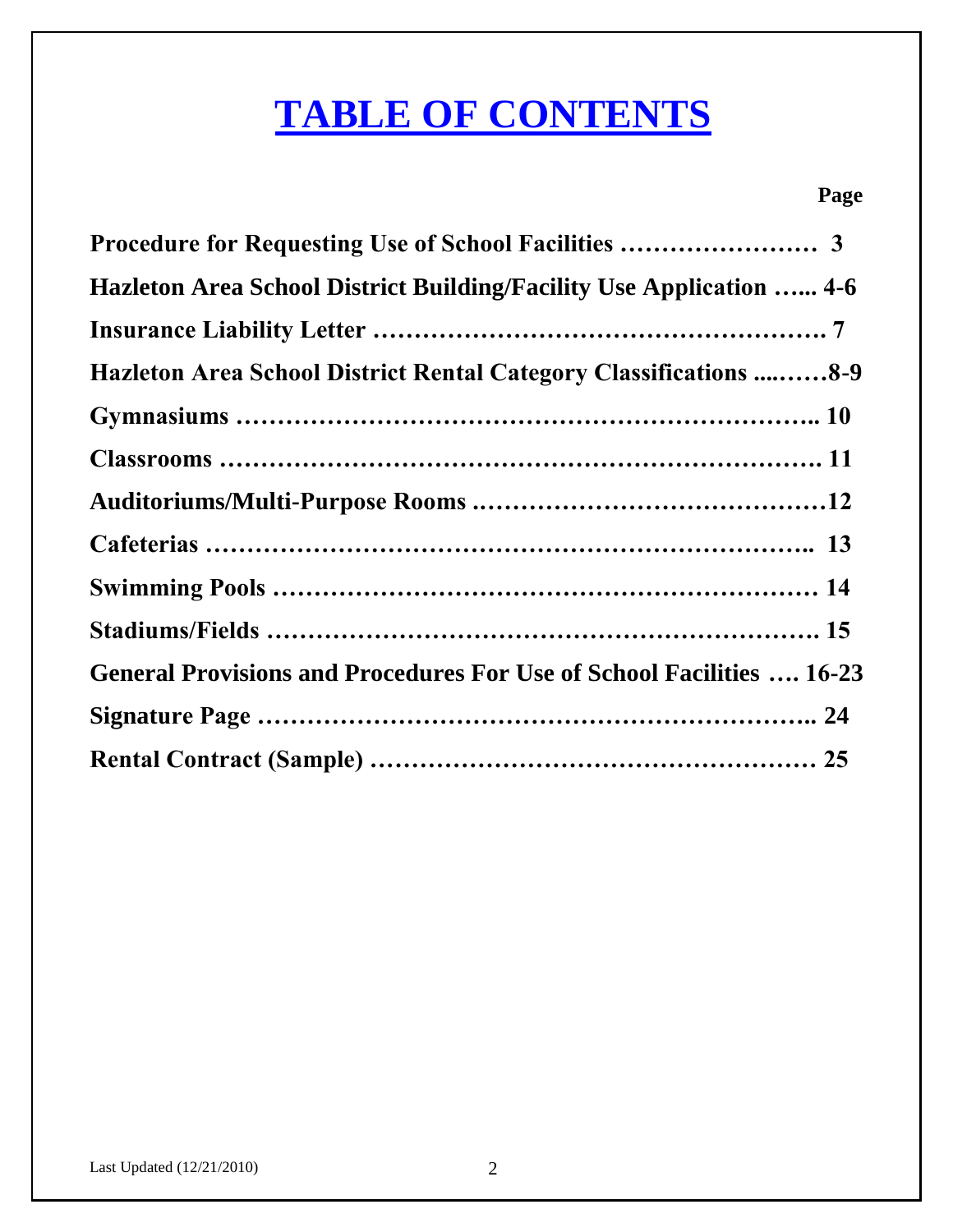# **HAZLETON AREA SCHOOL DISTRICT RENTAL POLICY FOR USE OF SCHOOL FACILITIES**

### **PROCEDURE FOR REQUESTING USE OF SCHOOL FACILITIES:**

- 1. Complete a "Building / Facility Use Application" form. Applications are available in the District Business Office and the District's website: **(www.hasdk12.org/rentalapp)**
- 2. Obtain a Certificate of Insurance certifying the user has \$1,000,000 each occurrence to include bodily injury and property damage liability in effect at the time of the rental. The certificate must list the Hazleton Area School District as an additional insured and certificate holder. **NOTE: This must be turned in with your application in order for us to process your application. No application will be processed without the certificate of insurance in the hands of the Business Office.**
- 3. Make all checks payable to the "Hazleton Area School District".
- 4. Return the completed application, Certificate of Insurance and signed Hazleton Area School District Rules to the Maintenance Office of the Hazleton Area School District, 1515 West 23<sup>rd</sup> Street, Hazleton, PA 18202-1647. A minimum of thirty (30) days notice is required.
- 5. Any changes to the rental application must be communicated to the District's Maintenance Office in writing five (5) business days prior to the first event. Payment is required within ten (10) days prior to the first event and should be sent directly to the Business Office at the abovementioned address.
- 6. A copy of the rental contract and an invoice will be returned stating terms of approval or denial.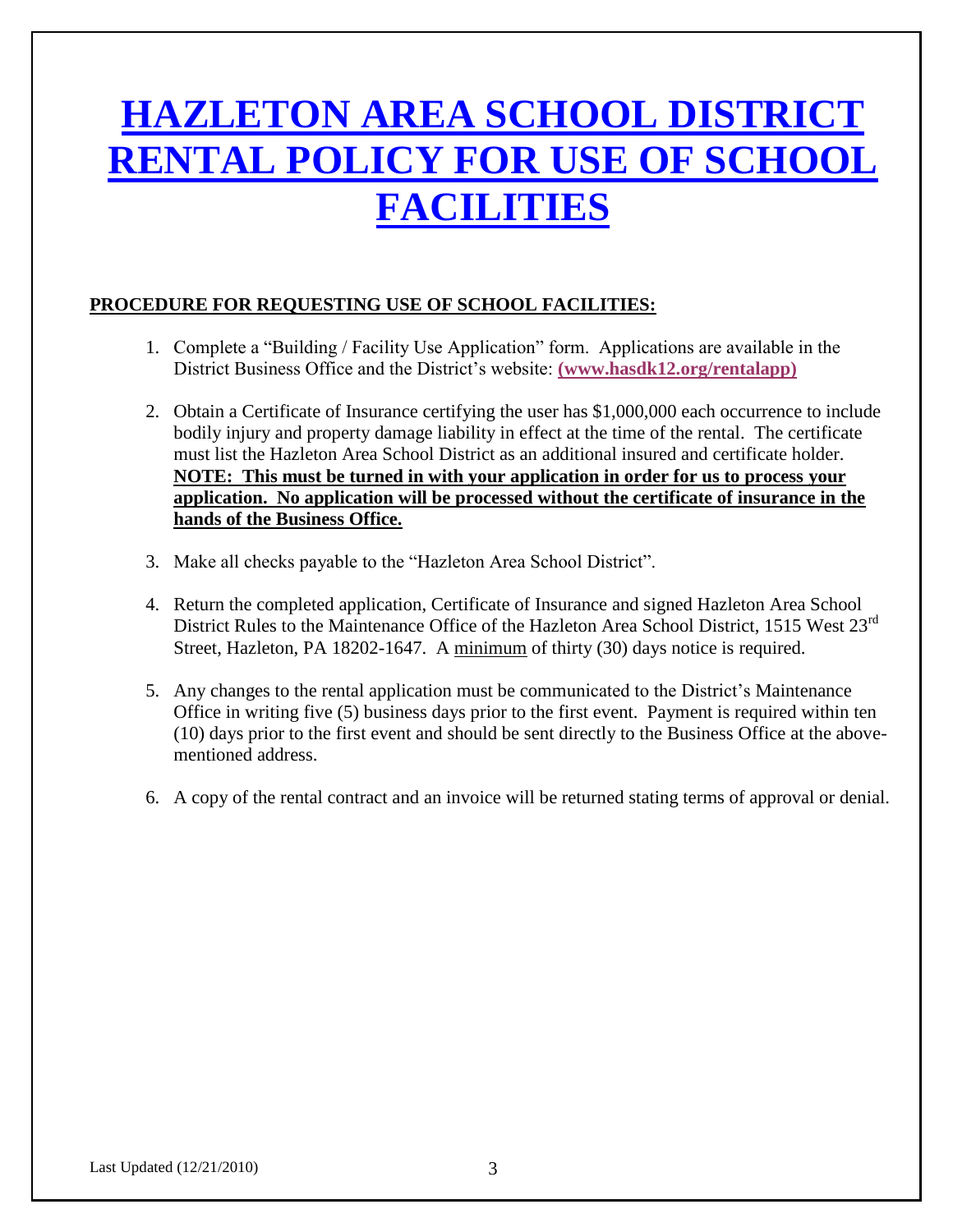### **HAZLETON AREA SCHOOL DISTRICT BUILDING/FACILITY USE APPLICATION**

### **DIRECTIONS:**

This form is used to make application for a building use permit (contract). **This form itself is not the permit or contract.** Upon completion of this form, turn it into the District's Maintenance Office. Normally you should allow two weeks for processing of your request. The form will be routed to the necessary personnel. If this request is approved, a building use permit / contract will be sent to you from the Hazleton Area School District Maintenance Office.

### **INFORMATION:**

If you have a questions, check the Hazleton Area School District Rental Policy (Est. 10/22/2009) at any of the district's facilities or website **(www.hasdk12.org/rentalpolicy)**, or telephone the Hazleton Area School District Maintenance Office at (570) 459-3111 Extension 3209.

### **APPROVAL:**

Your request will be approved in consideration of the following guidelines.

- Board Policy.
- School sponsored activities take precedence over outside group events, then earlier approved events take precedence over later requests.

### **FOLLOW-UP PROCEDURES:**

Contact the Maintenance Office to follow-up your request, or make changes.

Disapprovals may be appealed to the Maintenance Office and then to the Superintendent.

### **RENTAL FEES:**

Any organization that has not been approved for a fee waiver by the School Board will be charged for the use of Hazleton Area School District facilities as the rental fee schedules indicate. Rental charges will be billed to you prior to event and payment is expected **ten (10) days** prior to the first event.

### **ADDITIONAL FEES:**

Custodial overtime is charged to all groups using a facility when normal custodial coverage is not scheduled or additional time and/or custodial personnel are required for an event. Custodial rates include employee's hourly wage and all related benefits (based on hourly wage). These charges will be billed to the organization following the event. Payment must be made directly to the Hazleton Area School District c/o Business Office,  $1515$  West  $23<sup>rd</sup>$  Street, Hazleton, PA 18202-1647 within thirty (30) days of receipt of invoice.

Security fees are charged to all groups who require security. These charges will be billed to the organization following the event. Security rates include the security employee's hourly wage and all related benefits (based on hourly wage). Payment must be made directly to the Hazleton Area School District c/o Business Office, 1515 West  $23^{rd}$  Street, Hazleton, PA 18202-1647, within thirty (30) days of receipt of invoice.

All charges will be based on your actual use of the facility and included on an invoice sent to you after your event.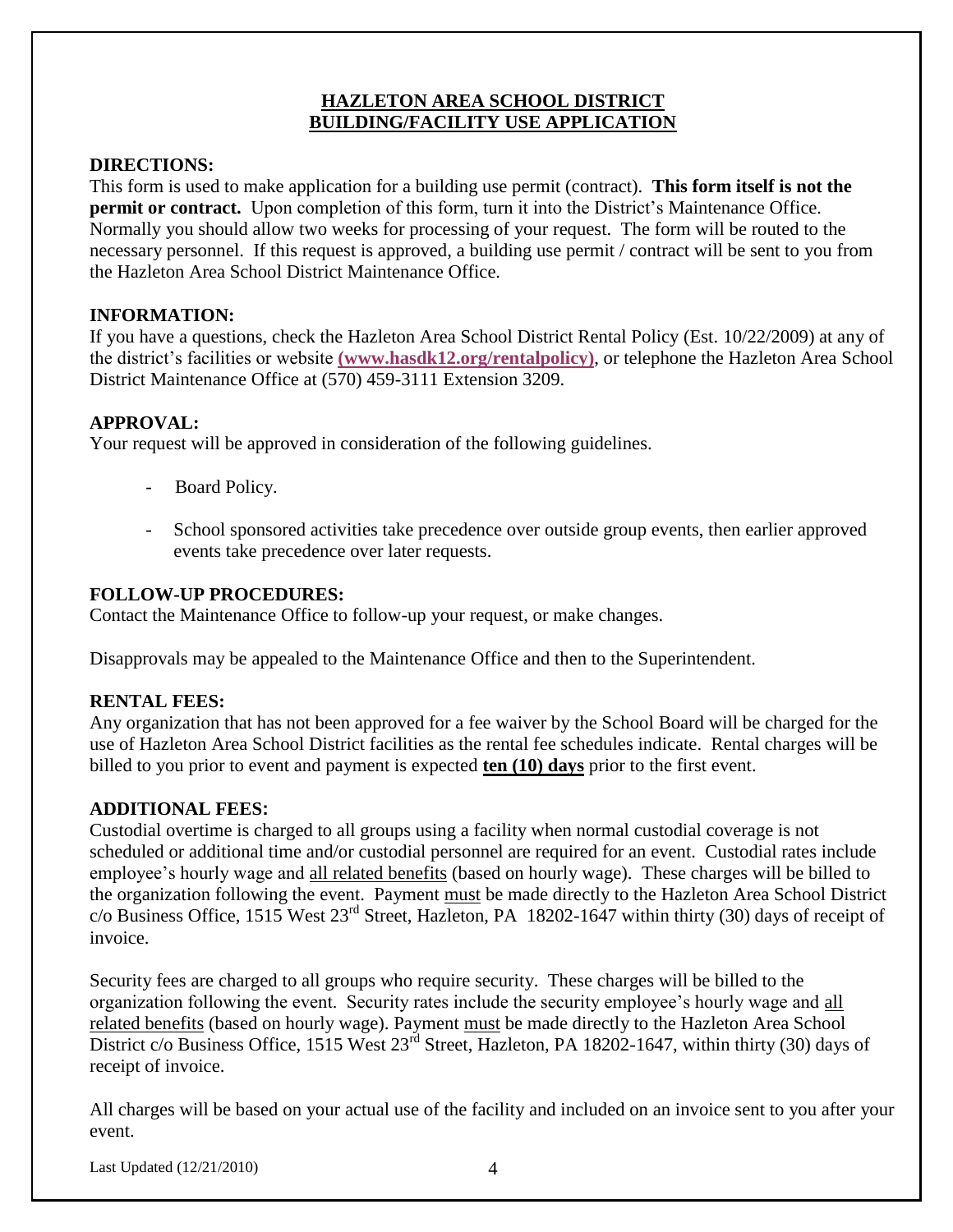| Street                   |                                                              |                                                                                                                                                                              |                                                                                                         |
|--------------------------|--------------------------------------------------------------|------------------------------------------------------------------------------------------------------------------------------------------------------------------------------|---------------------------------------------------------------------------------------------------------|
| City                     |                                                              | <b>State</b>                                                                                                                                                                 | Zip Code                                                                                                |
|                          |                                                              |                                                                                                                                                                              |                                                                                                         |
|                          |                                                              |                                                                                                                                                                              |                                                                                                         |
|                          |                                                              | Is access to kitchen required? Yes________ No________ If YES, additional costs for food service worker will apply.<br>If NO, access to any kitchen space will be prohibited. |                                                                                                         |
| (REQUIRED TO BE ON SITE) |                                                              |                                                                                                                                                                              |                                                                                                         |
|                          |                                                              |                                                                                                                                                                              |                                                                                                         |
|                          |                                                              |                                                                                                                                                                              | If you have non-profit or $501(c)(3)$<br>status you must provide proof of<br>such with this application |
| DATE(S)                  | DAY OF WEEK<br>(Su, M, T, W, H, F, Sa)                       | TIME(S)(A.M)(P.M.)                                                                                                                                                           | <b>ADMISSION FEE /</b><br>PARTICIPATION FEE /<br>ANY FEES OR CHARGES TO<br>PARTICIPANTS OR SPECTATORS   |
|                          |                                                              |                                                                                                                                                                              |                                                                                                         |
|                          |                                                              |                                                                                                                                                                              |                                                                                                         |
|                          | $\frac{1}{2}$                                                |                                                                                                                                                                              |                                                                                                         |
|                          |                                                              |                                                                                                                                                                              |                                                                                                         |
|                          | 5.                                                           |                                                                                                                                                                              |                                                                                                         |
|                          |                                                              | 6. LIST ANY ADDITIONAL DATES ON A SEPARATE SHEET OF PAPER AND ATTACH                                                                                                         |                                                                                                         |
|                          |                                                              | (For HASD Use)                                                                                                                                                               |                                                                                                         |
|                          | SCHOOL DUDE ID #_____________<br>CLASSIFICATION #___________ |                                                                                                                                                                              | RENTAL FEE \$                                                                                           |
|                          |                                                              |                                                                                                                                                                              | CATEGORY #                                                                                              |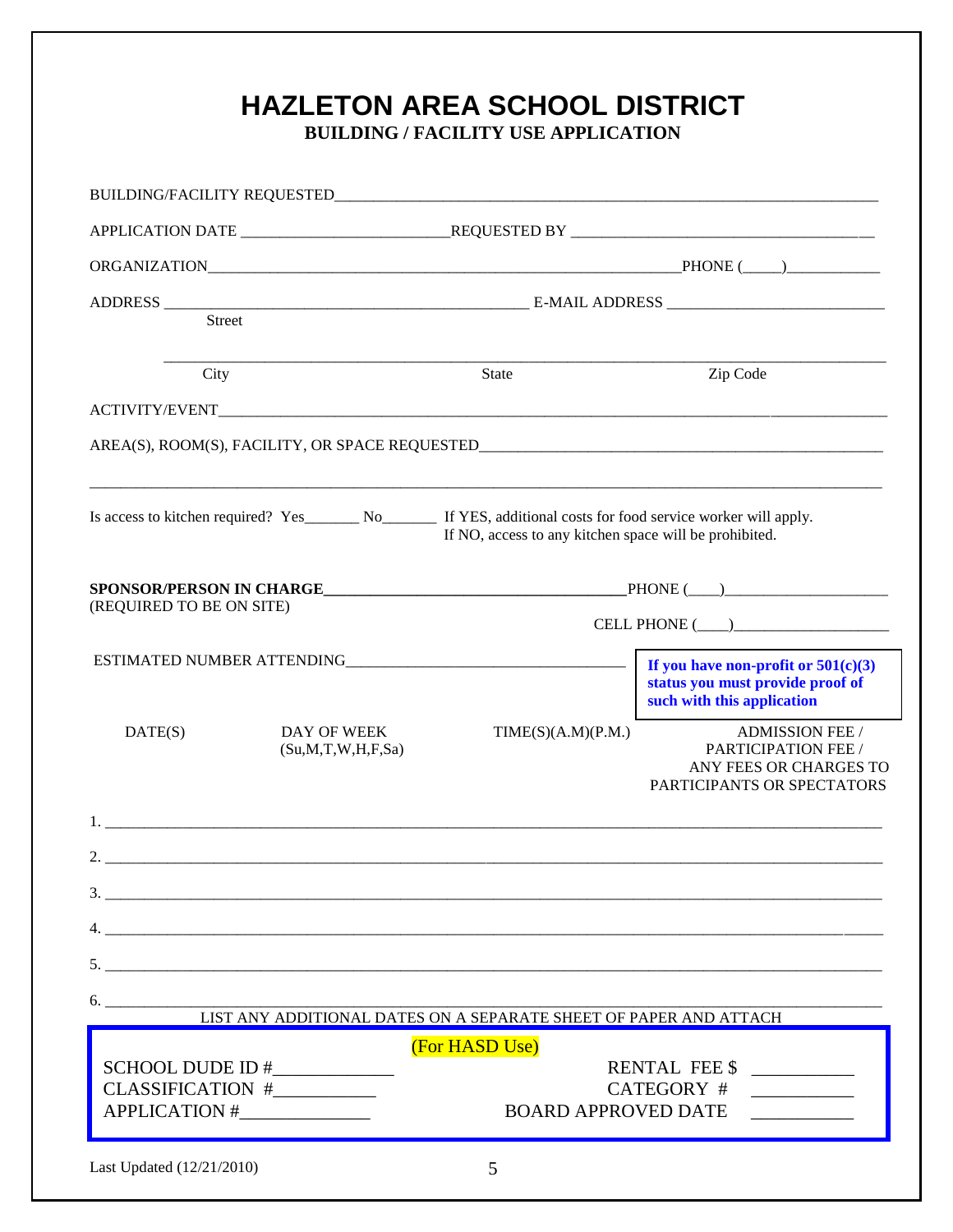#### **NEEDS:**

|                     |                                        |  |                     | Will you need to move any heavy objects in or out of the school?<br>Will you need to park any buses or large vehicles on school district property? If yes, how long? |             |
|---------------------|----------------------------------------|--|---------------------|----------------------------------------------------------------------------------------------------------------------------------------------------------------------|-------------|
|                     |                                        |  |                     |                                                                                                                                                                      |             |
|                     |                                        |  |                     |                                                                                                                                                                      |             |
|                     |                                        |  |                     |                                                                                                                                                                      |             |
|                     |                                        |  |                     | Are you planning to pitch tents?<br>Will you require specific security needs? If yes, what will they be?                                                             |             |
|                     |                                        |  |                     |                                                                                                                                                                      |             |
|                     |                                        |  |                     |                                                                                                                                                                      |             |
|                     |                                        |  |                     |                                                                                                                                                                      |             |
| NOTE:               |                                        |  |                     | PLEASE COMPLETE ALL LINES AND RETURN TO THE MAINTENANCE OFFICE OF THE                                                                                                |             |
|                     |                                        |  |                     | HAZLETON AREA SCHOOL DISTRICT, 1515 WEST 23RD STREET, HAZLETON, PA 18202-1647                                                                                        |             |
|                     |                                        |  |                     | WITHIN THIRTY (30) DAYS OF THE FIRST EVENT. APPLICATIONS WILL NOT BE PROCESSED                                                                                       |             |
|                     |                                        |  |                     | WITHOUT COMPLETED QUESTIONNAIRE, CERTIFICATE OF INSURANCE AND A SIGNED                                                                                               |             |
|                     | <b>H.A.S.D. RULES FORM.</b>            |  |                     |                                                                                                                                                                      |             |
| <b>FOR HASD USE</b> |                                        |  |                     |                                                                                                                                                                      |             |
|                     |                                        |  |                     |                                                                                                                                                                      |             |
| <b>APPROVALS:</b>   |                                        |  |                     |                                                                                                                                                                      |             |
|                     |                                        |  |                     | ATHLETIC DEPT                                                                                                                                                        |             |
|                     | (REQUIRED FOR BLDG USE) PRINCIPAL DATE |  |                     | <b>ATHLETIC DIRECTOR</b>                                                                                                                                             | <b>DATE</b> |
|                     |                                        |  |                     |                                                                                                                                                                      |             |
|                     | PRELIMINARY APPROVAL MAINTENANCE DEPT  |  |                     |                                                                                                                                                                      |             |
|                     | (REQUIRED FOR BLDG USE)                |  | FACILITIES DIRECTOR | <b>DATE</b>                                                                                                                                                          |             |
|                     |                                        |  |                     |                                                                                                                                                                      |             |
|                     | PRELIMINARY APPROVAL SECURITY DEPT     |  |                     |                                                                                                                                                                      |             |

(REQUIRED FOR BLDG USE) SECURITY DIRECTOR DATE

**PRELIMINARY APPROVAL FOOD SERVICE\_\_\_\_\_\_\_\_\_\_\_\_\_\_\_\_\_\_\_\_\_\_\_\_\_\_\_\_\_\_\_\_\_\_\_\_\_\_\_\_\_\_**  (REQUIRED FOR KITCHEN USE) FOOD SERVICE DIRECTOR DATE

**PRELIMINARY APPROVAL MAINTENANCE DEPT \_\_\_\_\_\_\_\_\_\_\_\_\_\_\_\_\_\_\_\_\_\_\_\_\_\_\_\_\_\_\_\_\_\_\_\_** (REQUIRED FOR BLDG USE)

PRELIMINARY APPROVAL SUPERINTENDENT\_ (REQUIRED FOR BLDG USE) SUPERINTENDENT OF SCHOOLS DATE

**APPLICATION NOT APPROVED\_\_\_\_\_\_\_\_\_\_\_\_\_\_\_\_\_\_\_\_\_\_\_\_\_\_\_\_\_\_\_\_\_\_\_\_\_\_\_\_\_\_\_\_\_\_\_\_\_\_\_\_\_\_\_\_\_\_\_\_\_\_\_\_\_\_\_\_**

**DATE** 

**REASON**\_\_\_\_\_\_\_\_\_\_\_\_\_\_\_\_\_\_\_\_\_\_\_\_\_\_\_\_\_\_\_\_\_\_\_\_\_\_\_\_\_\_\_\_\_\_\_\_\_\_\_\_\_\_\_\_\_\_\_\_\_\_\_\_\_\_\_\_\_\_\_\_\_\_\_\_\_\_\_\_\_\_\_\_\_\_\_\_\_\_

APPLICATION # (For HASD Use)

\_\_\_\_\_\_\_\_\_\_\_\_\_\_\_\_\_\_\_\_\_\_\_\_\_\_\_\_\_\_\_\_\_\_\_\_\_\_\_\_\_\_\_\_\_\_\_\_\_\_\_\_\_\_\_\_\_\_\_\_\_\_\_\_\_\_\_\_\_\_\_\_\_\_\_\_\_\_\_\_\_\_\_\_\_\_\_\_\_\_\_\_\_\_\_\_\_\_

\_\_\_\_\_\_\_\_\_\_\_\_\_\_\_\_\_\_\_\_\_\_\_\_\_\_\_\_\_\_\_\_\_\_\_\_\_\_\_\_\_\_\_\_\_\_\_\_\_\_\_\_\_\_\_\_\_\_\_\_\_\_\_\_\_\_\_\_\_\_\_\_\_\_\_\_\_\_\_\_\_\_\_\_\_\_\_\_\_\_\_\_\_\_\_\_\_\_

\_\_\_\_\_\_\_\_\_\_\_\_\_\_\_\_\_\_\_\_\_\_\_\_\_\_\_\_\_\_\_\_\_\_\_\_\_\_\_\_\_\_\_\_\_\_\_\_\_\_\_\_\_\_\_\_\_\_\_\_\_\_\_\_\_\_\_\_\_\_\_\_\_\_\_\_\_\_\_\_\_\_\_\_\_\_\_\_\_\_\_\_\_\_\_\_\_\_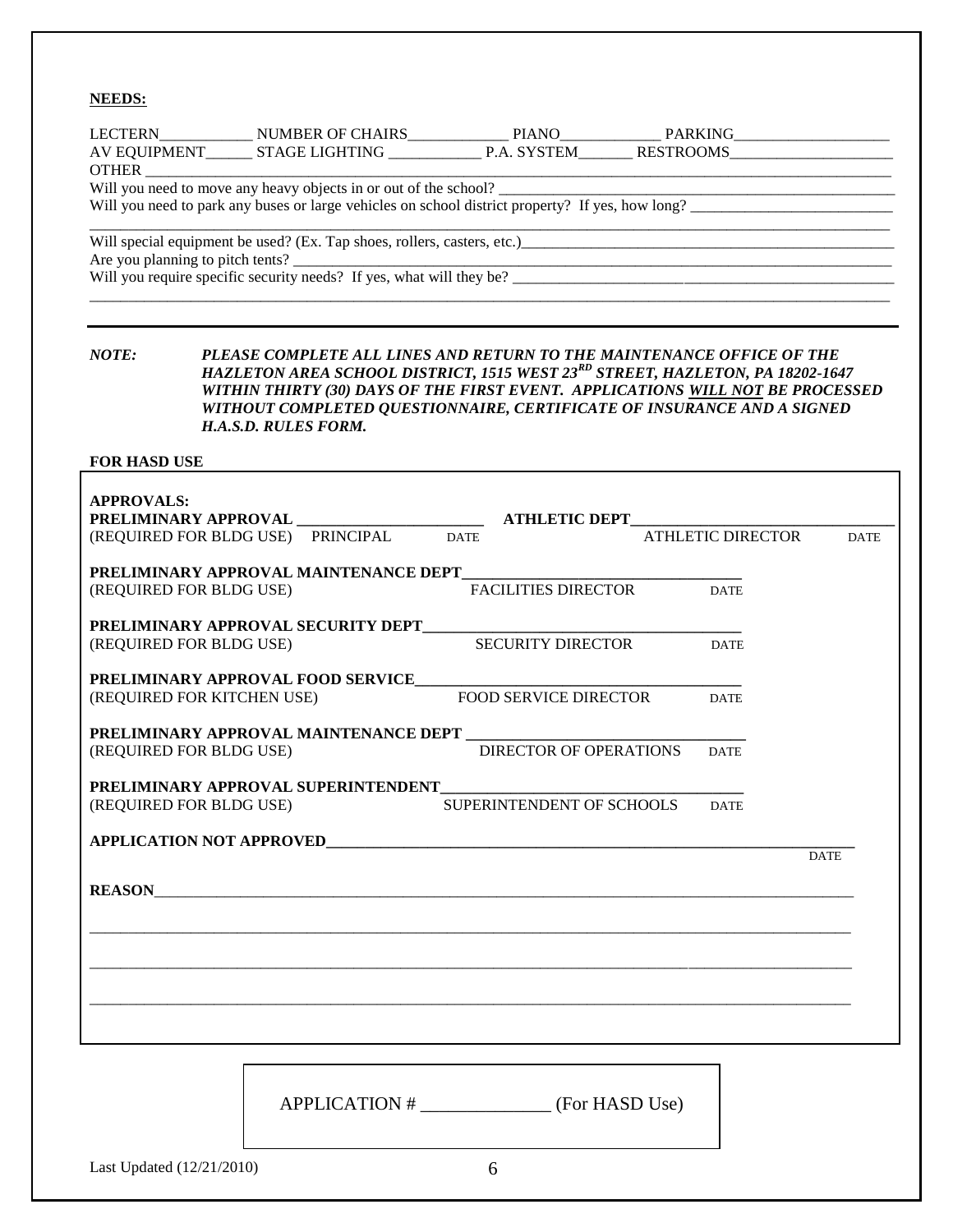### HAZLETON AREA SCHOOL DISTRICT 1515 West 23rd Street Hazleton, PA 18202-1647

To Whom It May Concern:

Prior to actual use of school facilities, the approved applicant must furnish proof that it has in force a public liability insurance policy. Proof shall be in the form of a Certificate of Insurance in which the Hazleton Area School District is included as an additional insured and certificate holder. The term of the insurance must cover the entire period of use as indicated by the date and times covered in the application, including rehearsals. If use is limited to one day, the policy may be limited to the specific date and hours of use. The following are the minimum limits:

A. \$1,000,000 each occurrence to include bodily injury and property damage liability.

If the organization has in force a general liability insurance policy in limits equal to or in excess of those described above, a Certificate of Insurance for this policy will be accepted by the School District, provided the existing policy is endorsed to include Hazleton Area School District as an additional insured **and** certificate holder for the period of use of school facilities by the organization. The Certificate of Insurance **MUST** include the notation that the School District is an additional insured and certificate holder.

This Certificate of Insurance must cover all dates of use including rehearsal dates as well as performance dates **AND INCLUDE LANGUAGE, WHICH SPECIFICALLY COVERS ALL PARTICIPANTS AND SPECTATORS.**

This Certificate of Insurance must be in the Maintenance Office of the Hazleton Area School District thirty (30) days in advance of the first use of the building.

### PLEASE GIVE ONE COPY OF THIS MEMO TO YOUR INSURANCE AGENT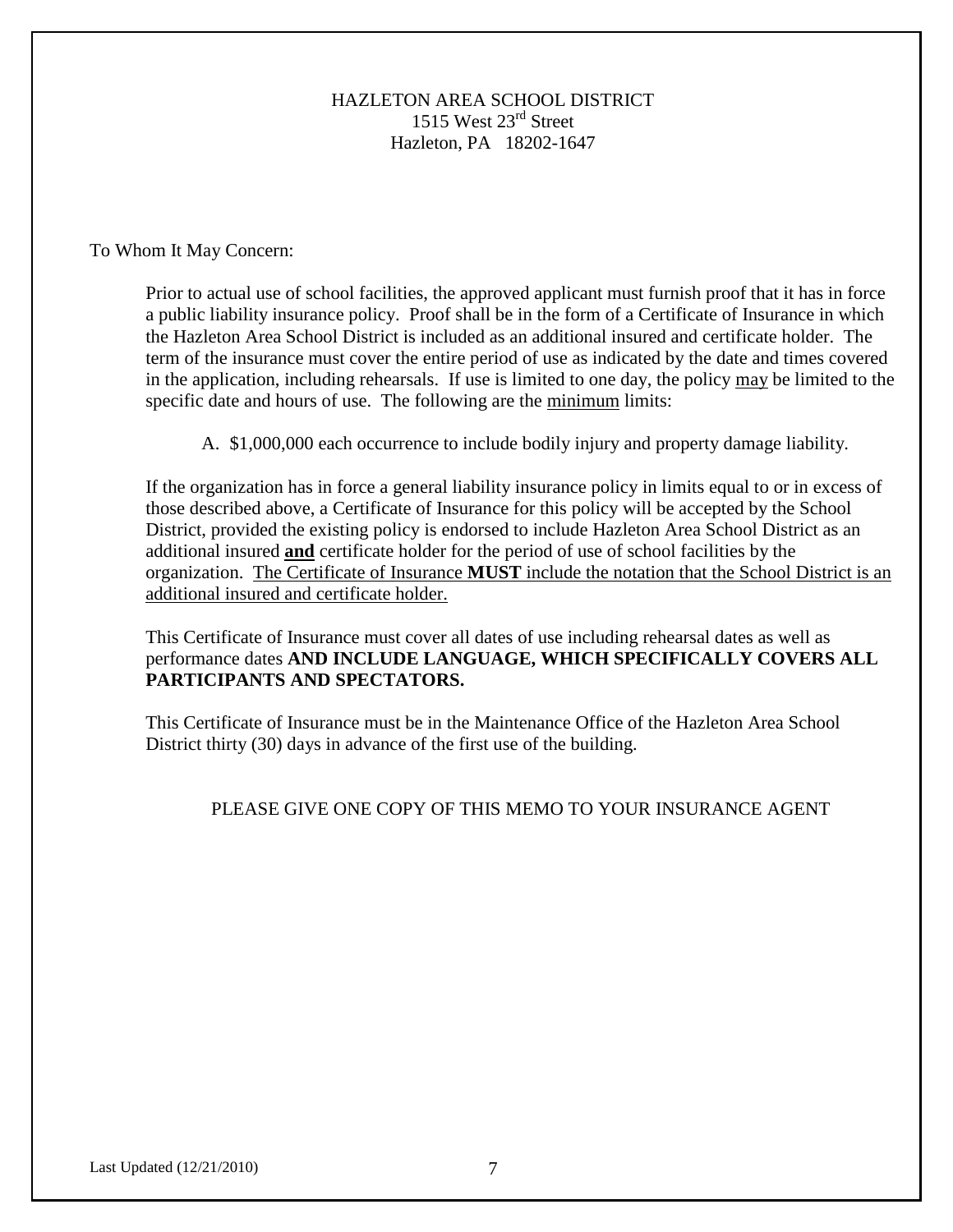### **HAZLETON AREA SCHOOL DISTRICT RENTAL – (CLASSIFICATIONS / CATEGORIES)**

### **PHILOSOPHY:**

Since public schools belong to the people of the school district, and since plant facilities are established, maintained and operated by funds largely provided by local taxes, the Board accepts the responsibility for making the public school facilities available to the community for appropriate activities which do not infringe upon, nor interfere with, the conduct and best interest of the school system.

It is the Board's intention to grant the use of school facilities under the Superintendent's direction in accordance with this policy. Since use of school facilities does result in additional operational costs to the District, a fee schedule has been established to recover appropriate expenses and all groups requesting the use of district facilities will uniformly be assessed these fees. It is the Board's intention to provide free of charge the use of District facilities by the District's students, parents and employees for functions directly related to educational processes and activities. Accordingly, using groups are distinguished by category and a schedule of charges is established.

This policy becomes effective December 21, 2010. Any requests received and approved prior to this date shall be charged at the previous rates.

### **CLASSIFICATION A (SCHOOL ORGANIZATIONS, SCHOOL RELATED ORGANIZATIONS & OTHER GOVERNMENT ENTITIES)**

• These are groups whose activities are directly or indirectly sponsored by the School Board and under the direct supervision of the administration. Examples include non-curricular and co-curricular events, school clubs, evening instructional activities, meetings with parents / guardians and others, curriculum-related groups, student concerts and theater arts productions and other groups developed as an outgrowth of an educational program sponsored by the school district. Also, Community Advisory Council, Parent Teacher Organizations (PTA's), Parent Advisory Groups, music clubs, booster clubs, and athletic or cheerleading camps or clinics which charge NO admission, which are held for school district team members only, or charge admission or any other fee to the participants and ALL of the proceeds go directly to the athletic team or the booster club. (NO CHARGE (\$0) FOR RENTAL FEES, CUSTODIAL FEES AND/OR SECURITY FEES IF GROUP FALLS UNDER THIS CLASSIFICATION.)

### **CLASSIFICATION B (LOCAL CIVIC & SERVICE ORGANIZATIONS)**

 These are organizations recognized for the service they provide to the community at large. Such organizations shall have the majority of membership composed of residents of the school district or have its headquarters located within the school district. Examples include girl and boy scout troops, alumni associations, 4-H clubs, YMCA's & YWCA's, non-profit youth associations and municipal sponsored organizations (Police, Ambulance and/or Fire) headquartered within the municipalities located within the school district and any other organization with 501(c)(3) status. These organizations will then be charged under Category 2 rental rates.If, however, when admission, tuition, donations, registration fees, or when any other fees are charged to either spectators or participants – rental fees will then be charged under Category 3 rates.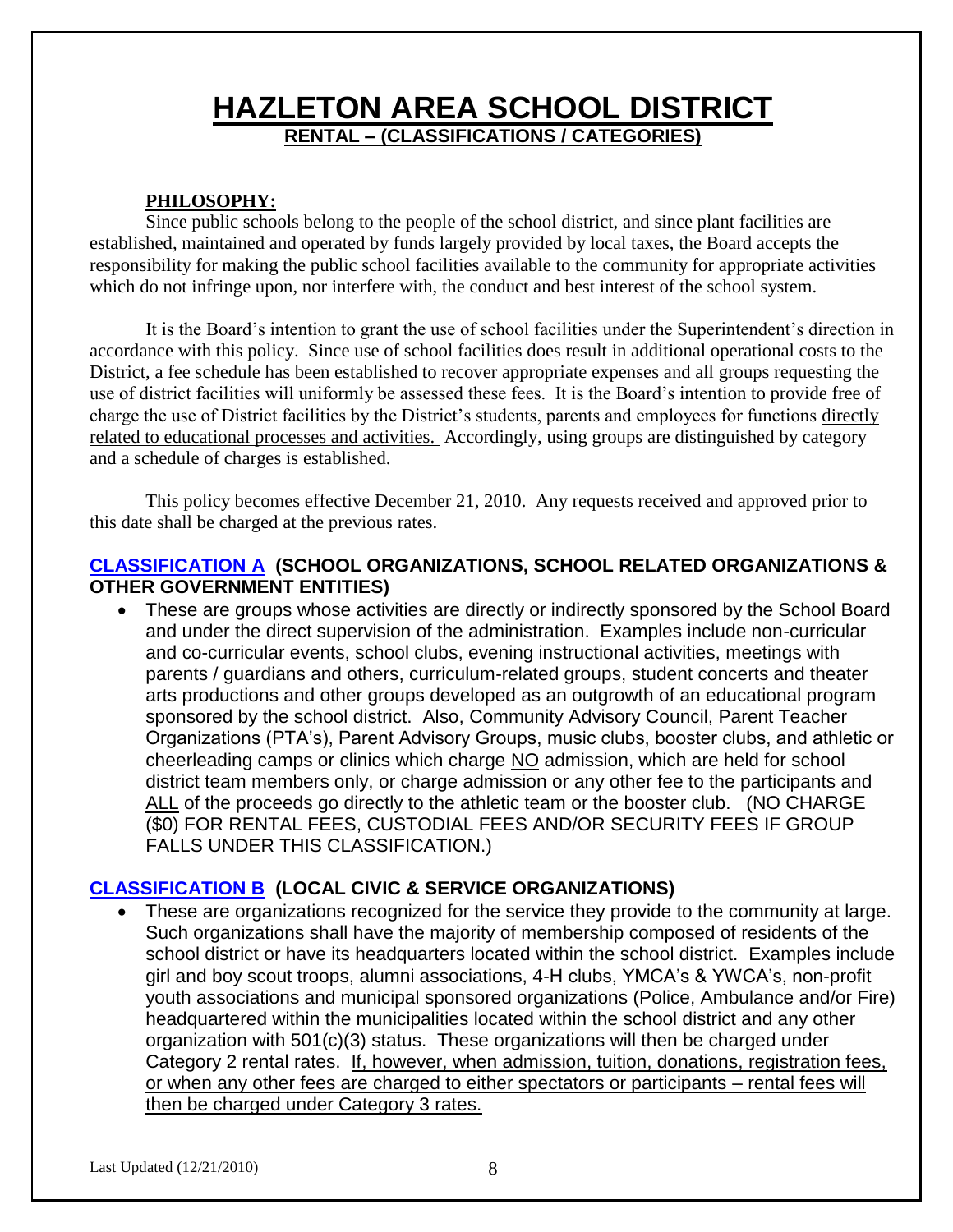### **CLASSIFICATION C (SPORTS LEAGUES, CAMPS OR CLINICS)**

 Any sports leagues, camps or clinics which charge any fees to the spectators and/or participants and the proceeds are kept by the individual (who is a coach of an HASD school-sponsored team) the rental fees will then be charged under Category 3 rates.

### **CLASSIFICATION D (PROFIT-MAKING ORGANIZATIONS OR INDIVIDUALS)**

 Any organization or individual (which does not fall into one of the categories above) who charge any fees to the spectators and/or participants or benefit financially in any way from the rental will then be charged under Category 5 rates.

### **CLASSIFICATION E (OTHER ORGANIZATIONS OR INDIVIDUALS)**

 Any organization or individual (which does not fall into one of the categories above) who does NOT charge any fees to the spectators and/or participants or benefit financially in any way from the rental will then be charged under Category 1 rates.

### **CATEGORY 1**

- Organizations or individuals who fall under Classification E
- **\*\* COSTS:** \$50 Yearly Rental Fee (Custodial O.T., Security Charges, etc. not included)

### **CATEGORY 2**

- Non-profit organizations or 501(c)(3) when no fees are charged to the participants or spectators
- **\*\* COSTS:** \$50 Yearly Rental Fee (Custodial O.T., Security Charges, etc. not included)

### **CATEGORY 3**

• Non-profit organizations or 501(c)(3) when any fees are charged to the participants or spectators

**COSTS:** See Category 3 rates for each of the buildings (Custodial O.T., Security Charges, etc. not included)

### **CATEGORY 4**

• PIAA events

**COSTS:** \$600 Single Event

\$700 Double Header or more than one wrestling match \$800 All day wrestling matches

Note: (Custodial O.T., Security Charges, etc. not included)

Except for Swimming Pools, Stadiums & Fields – please see respective fees for these areas

### **CATEGORY 5**

• Profit-making organizations or individuals

**COSTS:** See Category 5 rates for each of the buildings (Custodial O.T., Security Charges, etc. not included)

### **\*\* \$50 Yearly Rental Fee (July 1 to June 30)**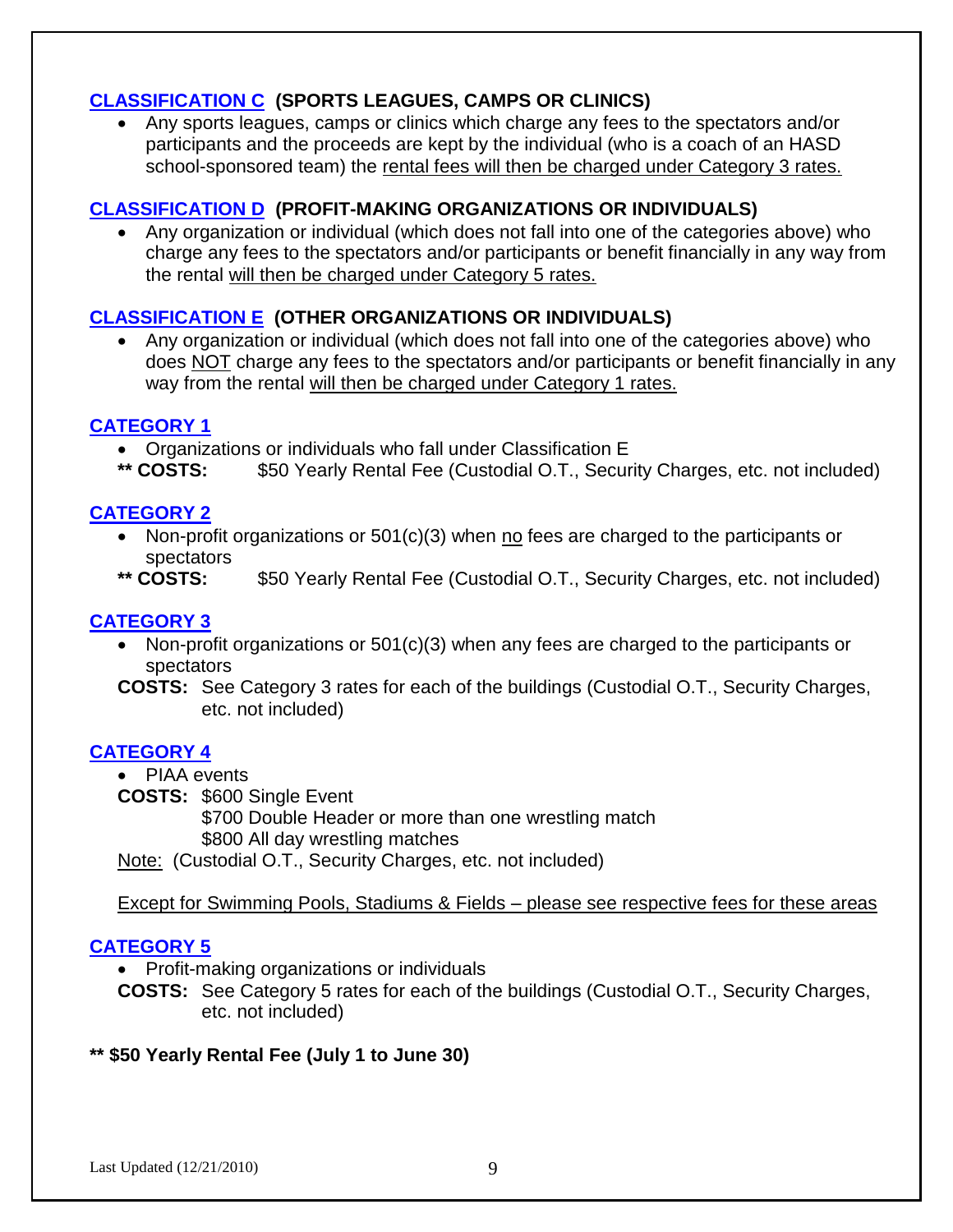## **GYMNASIUMS**

### **RENTAL CHARGES\*\*\***

|                                          | $\star\star$      | $**$              |            |                   |            |
|------------------------------------------|-------------------|-------------------|------------|-------------------|------------|
|                                          | <b>Category 1</b> | <b>Category 2</b> | Category 3 | Category 4        | Category 5 |
| Arthur St. Elementary School             | \$50              | \$50              | \$200      | <b>SEE NOTE 1</b> | \$400      |
| Drums Elementary/Middle School           | \$50              | \$50              | \$200      | <b>SEE NOTE 1</b> | \$400      |
| Freeland Elementary/Middle School        | \$50              | \$50              | \$200      | <b>SEE NOTE 1</b> | \$400      |
| Hazleton Area High School                | \$50              | \$50              | \$500      | <b>SEE NOTE 1</b> | \$1,000    |
| Hazleton Elementary / Middle School      | \$50              | \$50              | \$200      | <b>SEE NOTE 1</b> | \$400      |
| Heights-Terrace Elementary/Middle School | \$50              | \$50              | \$200      | <b>SEE NOTE 1</b> | \$400      |
| McAdoo-Kelayres Elementary School        | \$50              | \$50              | \$200      | <b>SEE NOTE 1</b> | \$400      |
| West Hazleton Elementary/Middle School   | \$50              | \$50              | \$200      | <b>SEE NOTE 1</b> | \$400      |

\*\*\$50 Yearly Rental Fee (July 1 to June 30) Category 3, 4 & 5 Rental Fee charges are per "charged" or "profitable" event

### \*\*\*RATES DO NOT INCLUDE ADDITIONAL FEES SUCH AS CUSTODIAL SERVICE (O.T.) ELECTRICIANS, SECURITY, ETC. (THEY WILL BE BILLED FOLLOWING EVENT IF NECESSARY)

 **NOTE 1: Category 4 applies to PIAA events \$600 (Single Event)**

**\$700 (Double Header or more than one Wrestling Match) \$800 (All Day Wrestling Matches)**

Valley Elementary / Middle School & Hazle Building do not have gymnasiums. Auditorium / Multi-Purpose Room Rates will be used for these schools.

ALL OUTSIDE ORGANIZATIONS WILL BE CHARGED A \$75 RENTAL FEE FOR USE OF CONCESSION STAND (IF REQUESTED)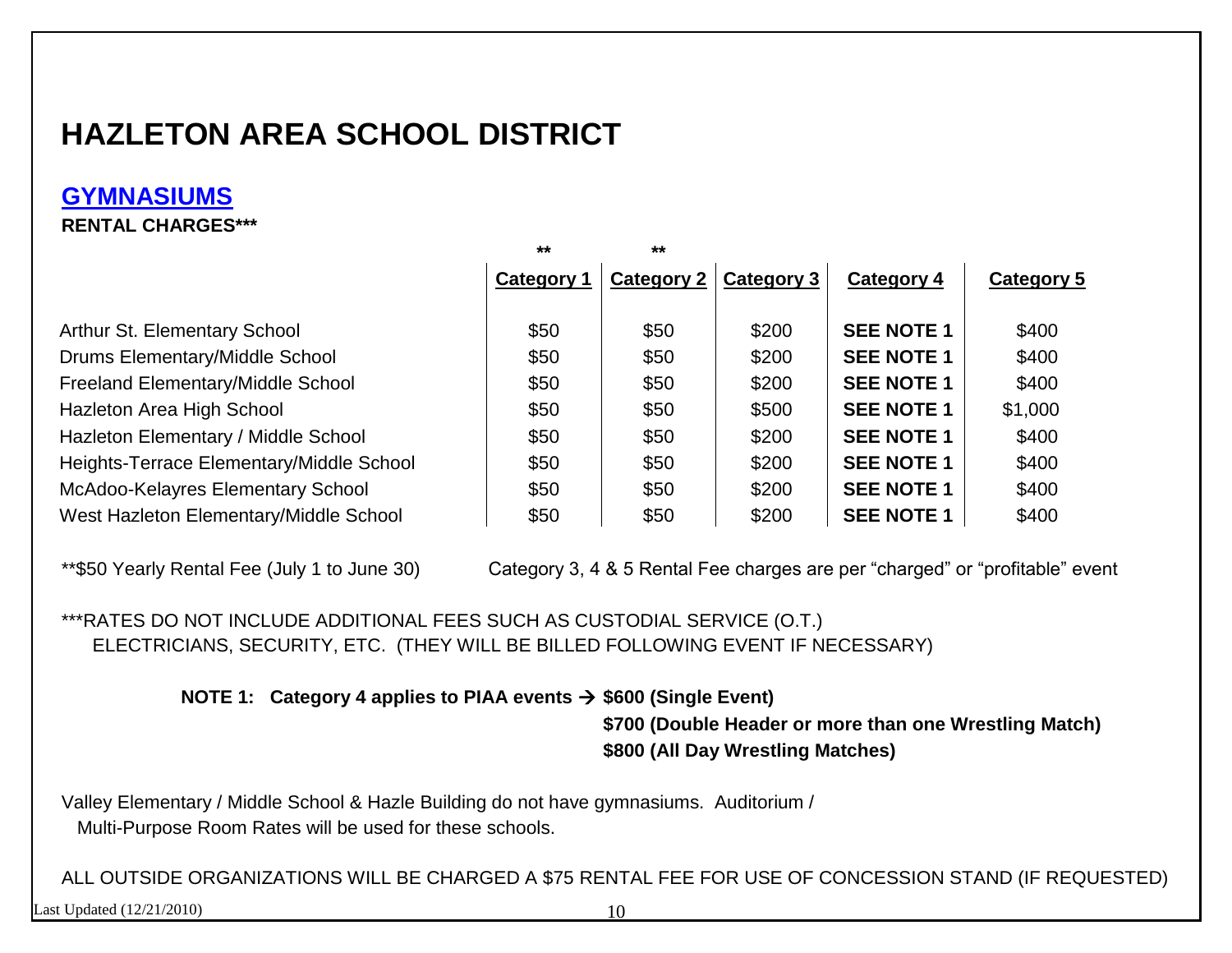### **CLASSROOMS**

**RENTAL FEES\*\*\***

|                                          | $***$      | $***$      |            |            |            |
|------------------------------------------|------------|------------|------------|------------|------------|
|                                          | Category 1 | Category 2 | Category 3 | Category 4 | Category 5 |
| <b>Arthur St. Elementary School</b>      | \$50       | \$50       | \$200      | N/A        | \$400      |
| Drums Elementary/Middle School           | \$50       | \$50       | \$200      | N/A        | \$400      |
| <b>Freeland Elementary/Middle School</b> | \$50       | \$50       | \$200      | N/A        | \$400      |
| Hazle Building (9th Grade Center)        | \$50       | \$50       | \$200      | N/A        | \$400      |
| <b>Hazleton Area Career Center</b>       | \$50       | \$50       | \$200      | N/A        | \$400      |
| Hazleton Area Career Center (Shops)      | \$50       | \$50       | \$200      | N/A        | \$1,000    |
| Hazleton Area High School                | \$50       | \$50       | \$200      | N/A        | \$500      |
| Hazleton Elementary / Middle School      | \$50       | \$50       | \$200      | N/A        | \$400      |
| Heights-Terrace Elementary/Middle School | \$50       | \$50       | \$200      | N/A        | \$400      |
| McAdoo-Kelayres Elementary School        | \$50       | \$50       | \$200      | N/A        | \$400      |
| Valley Elementary/Middle School          | \$50       | \$50       | \$200      | N/A        | \$400      |
| West Hazleton Elementary/Middle School   | \$50       | \$50       | \$200      | N/A        | \$400      |

\*\*\$50 Yearly Rental Fee (July 1 to June 30) Category 3, 4 & 5 Rental Fee charges are per "charged" or "profitable" event

\*\*\* RATES DO NOT INCLUDE ADDITIONAL FEES SUCH AS CUSTODIAL SERVICE (O.T.), ELECTRICIANS, SECURITY, ETC. (THEY WILL BE BILLED FOLLOWING EVENT IF NECESSARY)

**NOTE: Rental Rates listed above are (PER ROOM PER SEMESTER) IU COURSES ARE CHARGED \$150 PER CLASSROOM PER SEMESTER**

### **CATEGORY 3 & 5 HAVE AN ADDITIONAL OPTION: (\$35 PER HOUR PER ROOM)**

*SEMESTER is defined as a period of time not to exceed 6 months*

**NOTE: There are additional charges for classrooms that require computer use (\$50/Computer/Semester) THIS FEE IS WAIVED IF STUDENT IS EMPLOYEE OF HASD**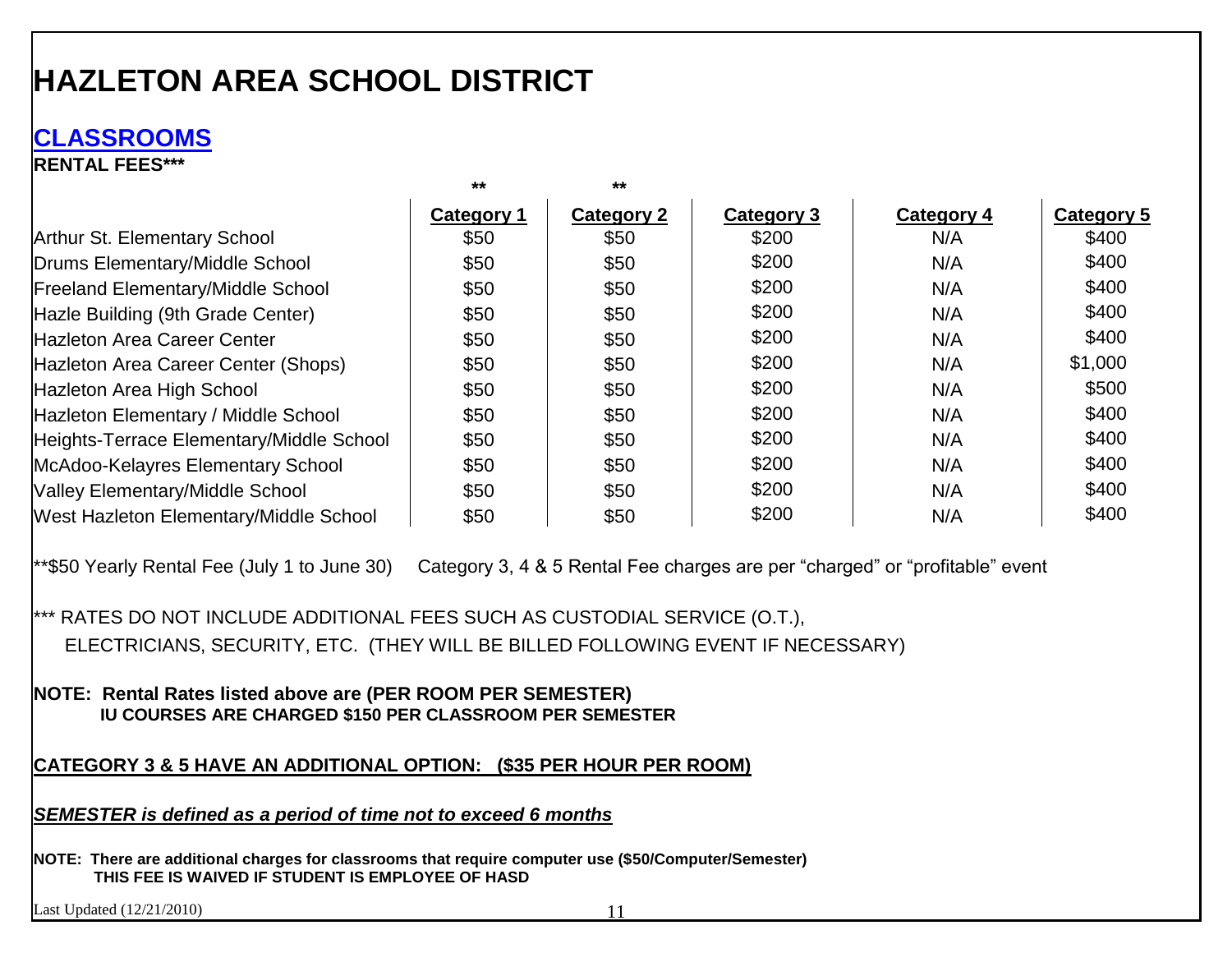### **AUDITORIUMS / MULTI-PURPOSE ROOMS**

### **RENTAL FEES\*\*\***

|                                            | $***$             | $**$       |            |                   |            |
|--------------------------------------------|-------------------|------------|------------|-------------------|------------|
|                                            | <b>Category 1</b> | Category 2 | Category 3 | Category 4        | Category 5 |
| ###Arthur Street Elementary School         | \$50              | \$50       | \$250      | N/A               | \$500      |
| Freeland Elementary / Middle School        | \$50              | \$50       | \$200      | <b>SEE NOTE 1</b> | \$400      |
| Hazle Building (9 <sup>th</sup> Grade)     | \$50              | \$50       | \$200      | <b>SEE NOTE 1</b> | \$400      |
| ###Hazleton Area Career Center (L.G.I.R.)  | \$50              | \$50       | \$200      | N/A               | \$400      |
| ###Hazleton Area High School               | \$50              | \$50       | \$400      | N/A               | \$800      |
| ###Hazleton Elementary / Middle School     | \$50              | \$50       | \$200      | N/A               | \$800      |
| Heights-Terrace Elementary / Middle School | \$50              | \$50       | \$200      | <b>SEE NOTE 1</b> | \$400      |
| Valley Elementary / Middle School          | \$50              | \$50       | \$200      | <b>SEE NOTE 1</b> | \$400      |
| ###West Hazleton Elementary/Middle School  | \$50              | \$50       | \$300      | N/A               | \$600      |

Category 3, 4 & 5 Rental Fee charges are per "charged" or "profitable" event

\*\* \$50 Yearly Rental Fee (July 1 to June 30)

**\*\*\* RATES DO NOT INCLUDE ADDITIONAL FEES SUCH AS CUSTODIAL SERVICE (O.T.), ELECTRICIANS, SECURITY, ETC. (THEY WILL BE BILLED FOLLOWING EVENT IF NECESSARY)**

### **\*\*\*\*RATES FOR HAZLETON AREA HIGH SCHOOL AUDITORIUM DO NOT INCLUDE FEE FOR HOUSE MANAGER (THEY WILL BE BILLED FOLLOWING THE EVENT)**

 **Regular Business Hours - \$35.00/Hr. Nights (after 5 P.M.) \$40.00/Hr.**

 **Weekends \$50.00/Hr.**

 **NOTE 1: Category 4 applies to PIAA events \$600 (Single Event)**

 **\$700 (Double Header or more than one Wrestling Match) \$800 (All Day Wrestling Matches)**

Drums Elementary / Middle & McAdoo-Kelayres Elementary Schools do not have auditoriums. Gymnasium rates will be used for these schools.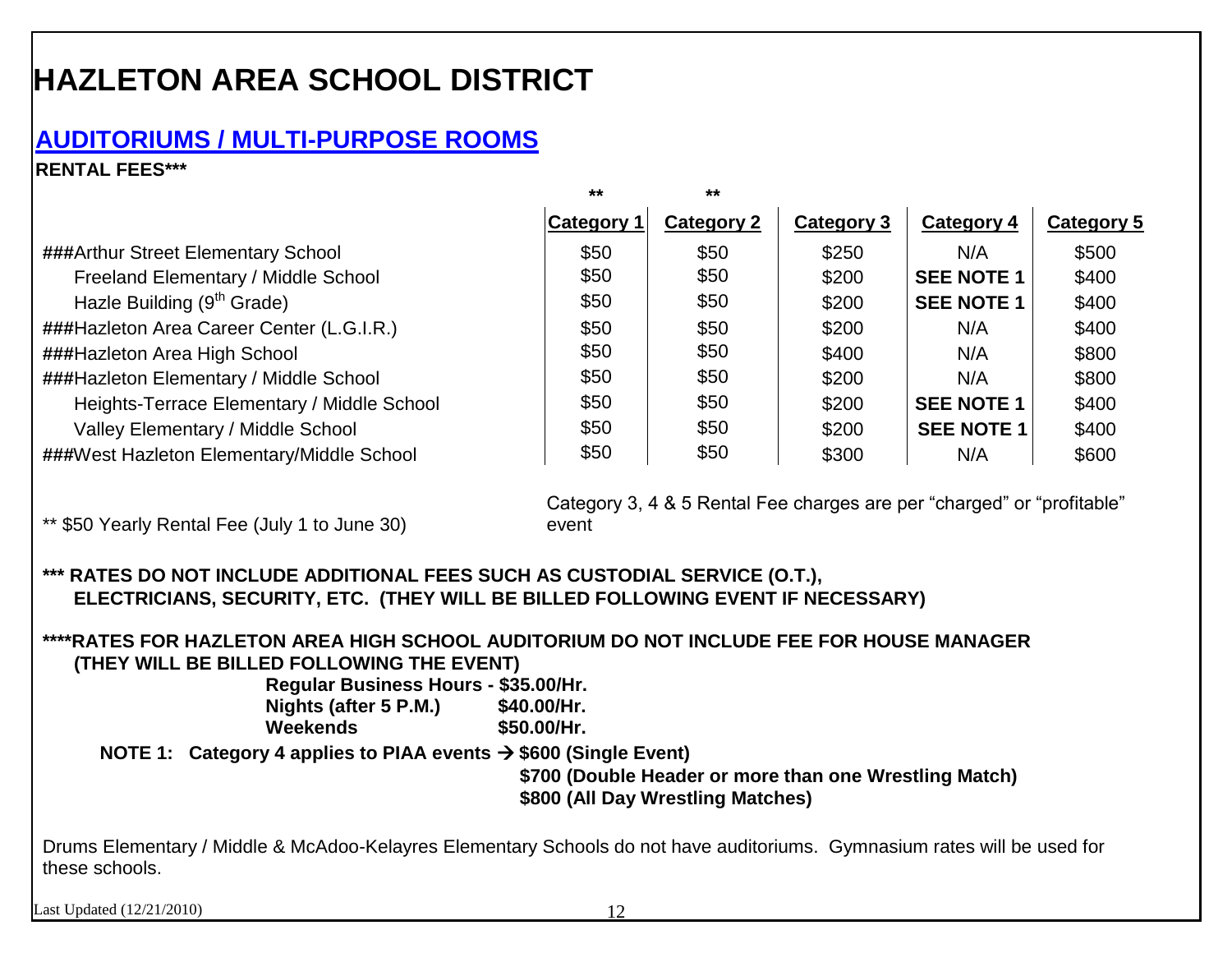### **CAFETERIAS**

**RENTAL FEES\*\*\***

|                                        | $**$       | $\star\star$      |            |            |            |
|----------------------------------------|------------|-------------------|------------|------------|------------|
|                                        | Category 1 | <b>Category 2</b> | Category 3 | Category 4 | Category 5 |
| <b>Arthur St. Elementary School</b>    | \$50       | \$50              | \$200      | N/A        | \$400      |
| Drums Elementary/Middle School         | \$50       | \$50              | \$200      | N/A        | \$400      |
| <b>Hazleton Area Career Center</b>     | \$50       | \$50              | \$300      | N/A        | \$600      |
| Hazleton Area High School              | \$50       | \$50              | \$400      | N/A        | \$800      |
| Hazleton Elementary / Middle School    | \$50       | \$50              | \$200      | N/A        | \$400      |
| <b>Valley Elementary/Middle School</b> | \$50       | \$50              | \$200      | N/A        | \$400      |
| West Hazleton Elementary/Middle School | \$50       | \$50              | \$200      | N/A        | \$400      |

\*\* \$50 Yearly Rental Fee (July 1 to June 30) Category 3, 4 & 5 Rental Fee charges are per "charged" or "profitable" event

\*\*\* RATES DO NOT INCLUDE ADDITIONAL FEES SUCH AS CUSTODIAL SERVICE (O.T.), ELECTRICIANS, SECURITY, ETC. (THEY WILL BE BILLED FOLLOWING EVENT IF NECESSARY)

McAdoo-Kelayres Elementary School does not have a cafeteria. Gymnasium rate is to be used for this school.

Freeland Elementary / Middle, Hazle Building & Heights-Terrace Elementary / Middle Schools have cafeterias but see Multi-Purpose Rates for rental charges.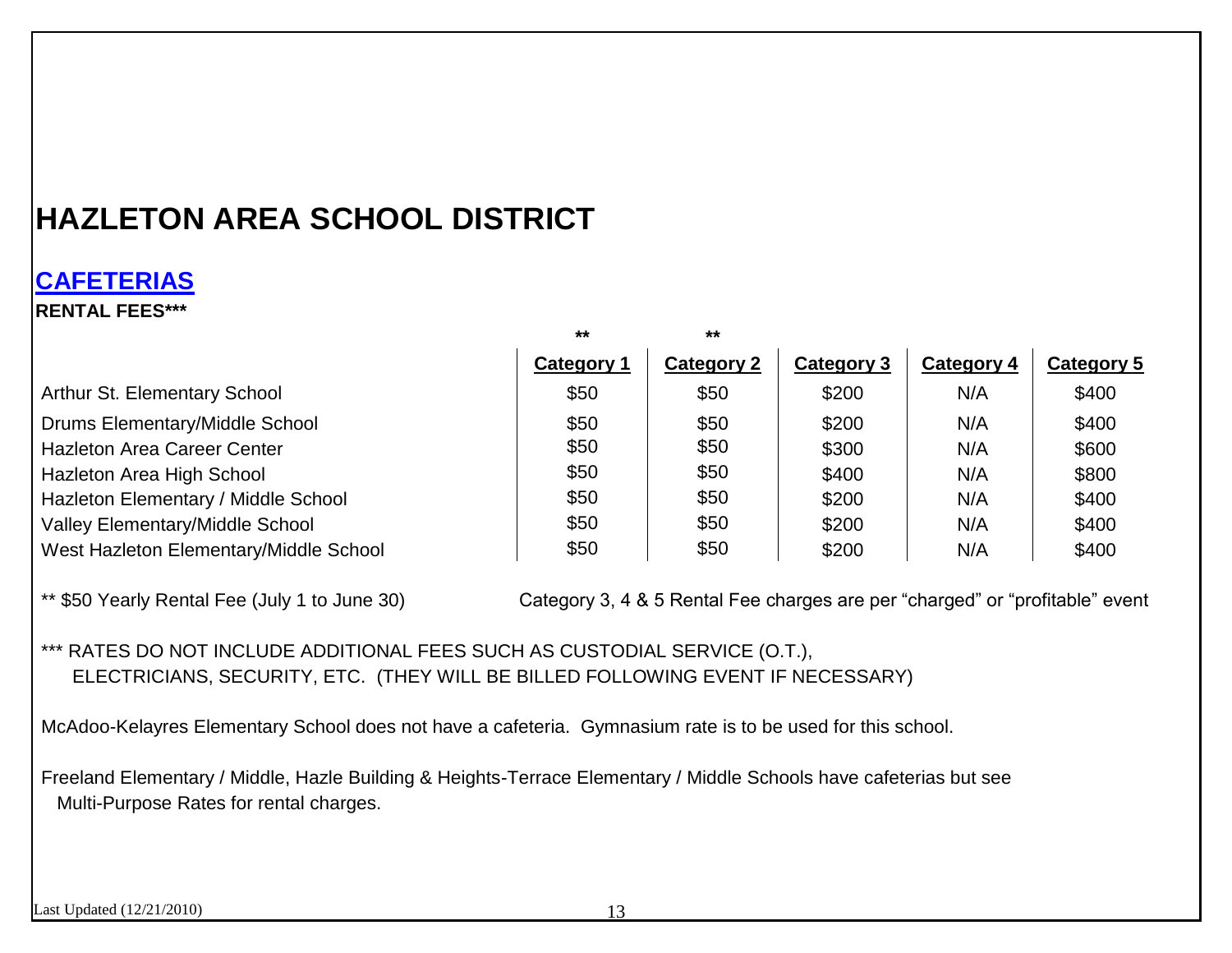### **SWIMMING POOLS**

### **RENTAL FEES\*\*\***

|                                          | $**$              | $***$             |            |            |            |
|------------------------------------------|-------------------|-------------------|------------|------------|------------|
|                                          | <b>Category 1</b> | <b>Category 2</b> | Category 3 | Category 4 | Category 5 |
| Freeland Elementary/Middle School        | \$100             | \$100             | \$200      | \$300      | \$400      |
| Hazleton Area High School                | \$200             | \$200             | \$300      | \$400      | \$600      |
| Heights-Terrace Elementary/Middle School | \$100             | \$100             | \$200      | \$300      | \$400      |
| McAdoo-Kelayres Elementary School        | \$100             | \$100             | \$200      | \$300      | \$400      |
| <b>Valley Elementary/Middle School</b>   | \$100             | \$100             | \$200      | \$300      | \$400      |

\*\* \$100 Yearly Rental Fee (July 1 to June 30)

Category 3, 4 & 5 Rental Fee charges are per "charged" or "profitable" event

\*\*\* RATES DO NOT INCLUDE ADDITIONAL FEES SUCH AS CUSTODIAL SERVICE (O.T.), ELECTRICIANS, SECURITY, ETC. (THEY WILL BE BILLED FOLLOWING EVENT IF NECESSARY)

**A CERTIFIED LIFEGUARD MUST BE ON DUTY AT ALL TIMES**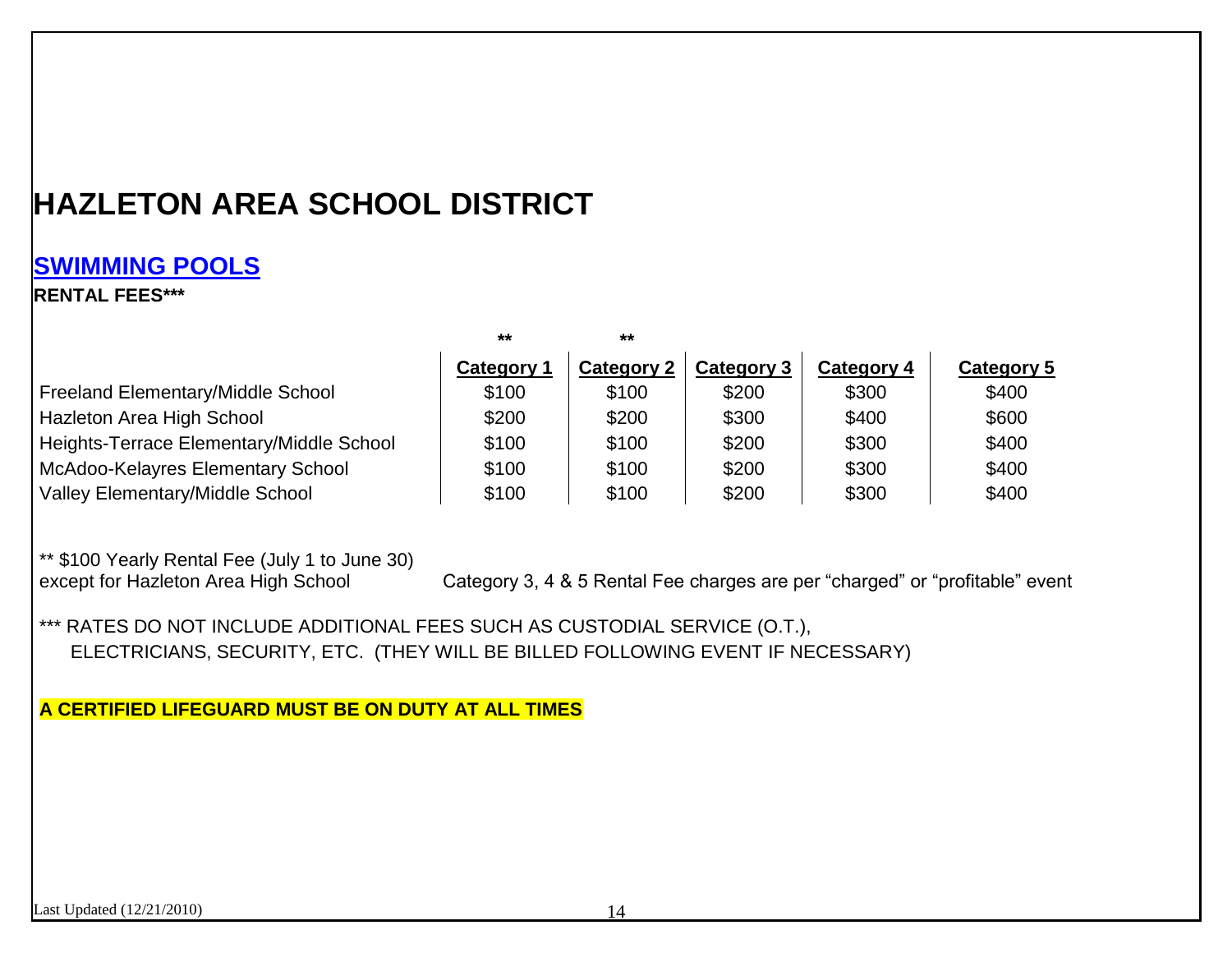### **STADIUMS / FIELDS**

### **RENTAL FEES\*\*\***

|                                           | $***$      | $***$             |            |            |            |
|-------------------------------------------|------------|-------------------|------------|------------|------------|
|                                           | Category 1 | <b>Category 2</b> | Category 3 | Category 4 | Category 5 |
| Field Hockey Field                        | \$50       | \$50              | \$200      | \$300      | \$400      |
| Harman-Geist Stadium                      | \$50       | \$50              | \$600      | \$850      | \$1,200    |
| Hazleton Area High School Baseball Field  | \$50       | \$50              | \$300      | \$500      | \$750      |
| Hazleton Area High School Softball Field  | \$50       | \$50              | \$250      | \$500      | \$750      |
| Rex Antinozzi Field                       | \$50       | \$50              | \$300      | \$500      | \$600      |
| Soccer Field                              | \$50       | \$50              | \$200      | \$300      | \$400      |
| Valley Elementary/Middle Soccer Field     | \$50       | \$50              | \$200      | \$300      | \$400      |
| Hazleton Area High School Tennis Courts   | \$50       | \$50              | \$200      | \$300      | \$400      |
| <b>Hazleton Area Sports Complex Track</b> | \$50       | \$50              | \$500      | \$800      | \$1,000    |
| Hazleton Area Sports Complex Fields       | \$50       | \$50              | \$300      | \$400      | \$600      |
| <b>Other</b>                              | \$50       | \$50              | \$200      | \$300      | \$400      |

\*\* \$50 Yearly Rental Fee (July 1 to June 30) Category 3, 4 & 5 Rental Fee charges are per "charged" or "profitable" event

\*\*\* RATES DO NOT INCLUDE ADDITIONAL FEES SUCH AS CUSTODIAL SERVICE (O.T.), ELECTRICIANS, SECURITY, ETC. (THEY WILL BE BILLED FOLLOWING EVENT IF NECESSARY)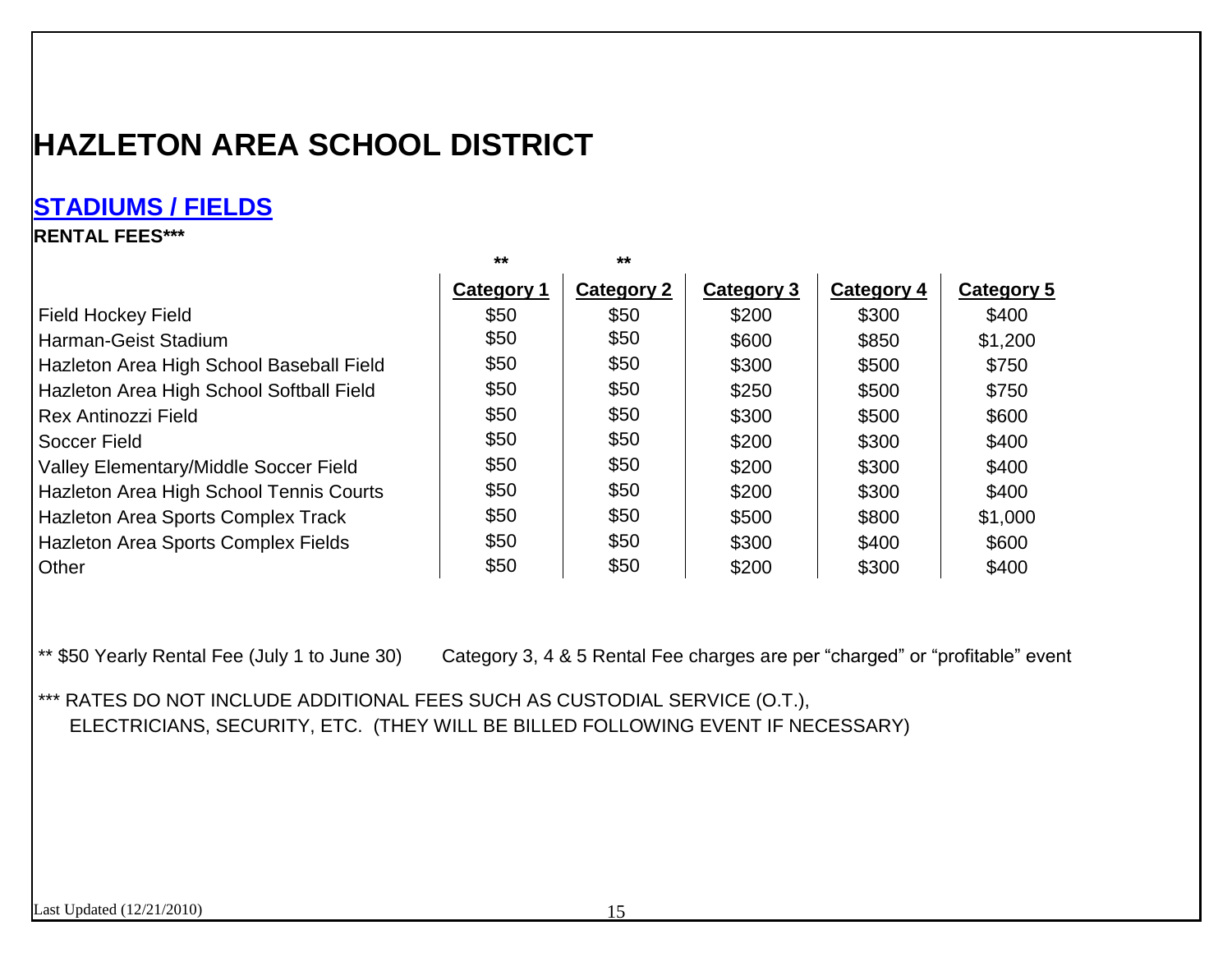#### **GENERAL PROVISIONS AND PROCEDURES FOR USE OF SCHOOL FACILITIES**

For the purposes of this policy and the regulations therein, facilities shall be defined to include all school district structures and surrounding district grounds and use of district services, equipment or any permits, copyrights, et al., to which the school district is licensee.

- 1. All requests for use of school facilities shall be made on application forms available in the Maintenance Office and the District's website: **(www.hasdk12.org/rentalapp)** These requests shall be submitted thirty (30) days prior to use in order to provide for normal processing.
- 2. Building principals in conjunction with the Maintenance Office shall be responsible for issuing building permits for school-related activities, assigning a sponsor, informing the head custodian, making arrangements for required equipment and maintaining a calendar of permits issued. The principal's and Maintenance Office's approvals indicate that the facilities are available and the required equipment is scheduled. In addition, the Head Custodian will be responsible for inspecting the designated rental areas *prior to and following* the renter's use. A list of any damage will be reported to the Maintenance Office in writing immediately following the rented event.
- 3. School equipment and instructional apparatus shall be used only with the consent of the building principal and Maintenance Office. Modifications to electrical and mechanical systems shall be made only by the Maintenance Office and/or the Facilities Director.
- 4. Preliminary approval of the building principal shall be necessary on all requests for building permits to avoid conflict with school activities. Normal school activities shall terminate at 3:30 P.M.
- 5. The Maintenance Office shall maintain a master schedule of building usage; consequently, a copy of all permits issued by building principals shall be forwarded to the Maintenance Office prior to the scheduled activity. The Business Office will invoice the proper organization.
- 6. The sale of refreshments must be stated in the Building / Facility Use Application and must be approved by the Director of Operations.
- 7. School buildings and grounds **may be** used by groups approved by the Hazleton Area School District Superintendent of Schools. Groups desiring recognition as approved groups must submit the following information explaining their organization and function as it relates to the school:
	- a. Must be a non-profit organization. (Show Proof) ex. Copy of  $501(C)(3)$
	- b. Must be composed of students and/or parents residing within the school district.
	- c. Must be a non-subversive group.
	- d. Must submit any other items the Superintendent may deem necessary for review of the organization and its request prior to extending the use of the school facilities without payment of rent.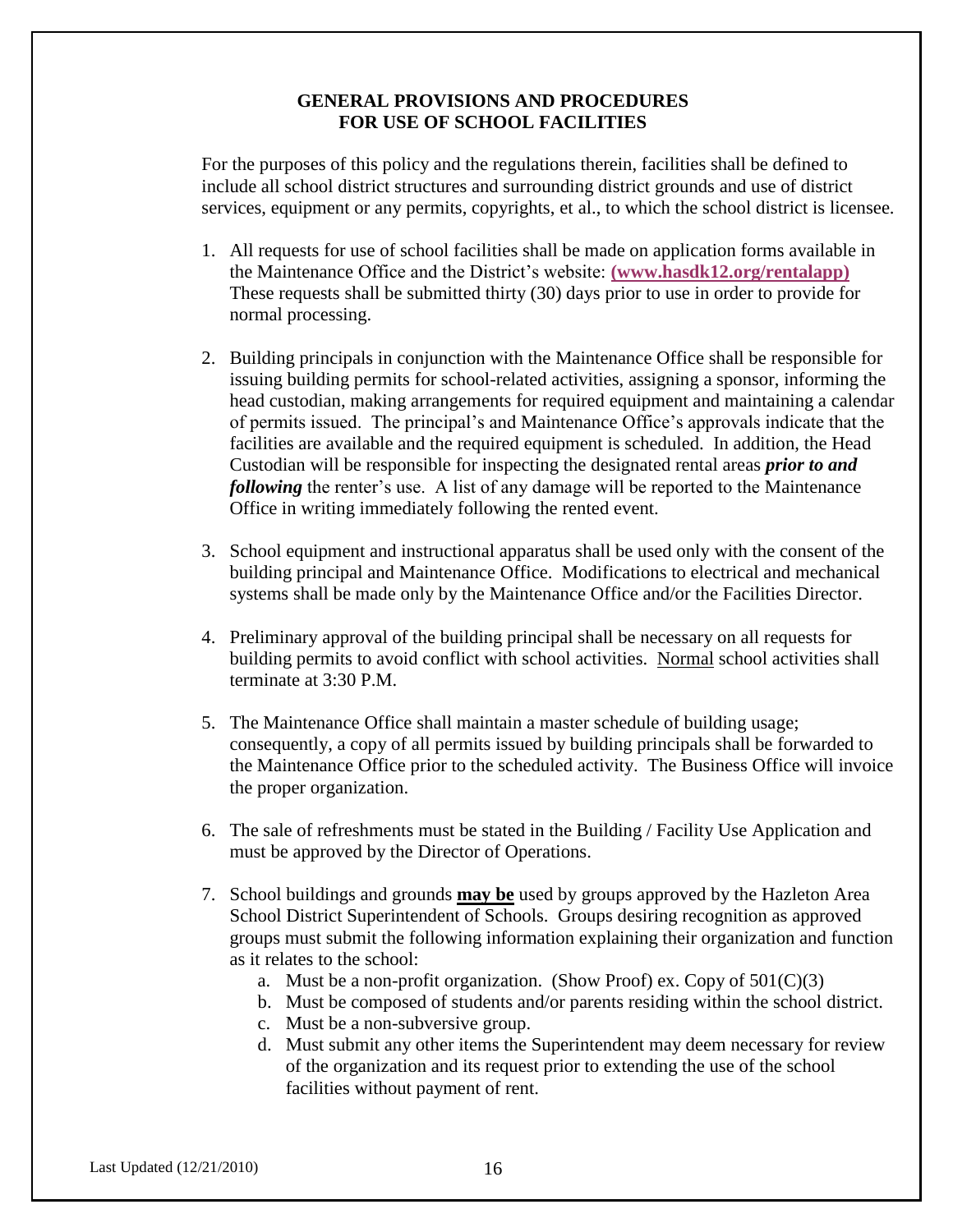- 8. Approved non-school related groups or organizations may use school buildings and facilities. A rental fee shall be charged. Custodial fees and security fees will be billed following the event. Payment shall be made directly to the Hazleton Area School District, c/o Business Office, 1515 West 23<sup>rd</sup> Street, Hazleton, PA 18202-1647. Payment of rent and fees may not be made to custodians, paraprofessionals, stage managers or other on-site employees. All payments must be made to the Business Office within thirty (30) days of receipt of invoice.
- 9. The use of buildings and facilities shall not directly or indirectly interfere with any school district program.
- 10. Permits will not be granted for private use or for meetings with subversive issues.
- 11. Any group or organization holding a meeting in a school shall be responsible for damage to the building or grounds and must have insurance \$1,000,000 each occurrence to include bodily injury and property damage liability.
- 12. All performances, exhibitions, or clubs connected with the schools shall be under the immediate supervision of someone connected with the school in a professional capacity.
- 13. All tobacco products, alcoholic beverages and controlled substances are expressly prohibited in or on all School District facilities or property.
- 14. No outside equipment shall be brought into the school without permission of the building principal, Director of Operations, and the Superintendent of Schools.
- 15. Chaperones, attendants, scoutmasters, sponsors, etc. (must be at least 21 years of age) shall remain in the building until all persons have left. The building shall be vacated at the time indicated on the permit.
- 16. Organizations must confine themselves to the rooms and corridors assigned to their use.
- 17. Permits for the use of the buildings and facilities shall be issued to the organization when scheduled and approved. Groups who want to meet at regular intervals throughout the year may be issued a permit covering all regularly scheduled meetings. Invoices shall be issued to cover the period of occupancy and the time required for cleaning. Continued use of the school facilities shall be contingent upon the strict adherence of the rules and regulations. Any permit may be summarily revoked by issuing school district officials with due cause.
- 18. Any use of school equipment shall be on a rental basis and at the rate established and approved by the Superintendent of Schools. Such equipment could be included in the rental fee.
- 19. No gasoline, hazardous or toxic substances, explosives, oil, open flames, smoke machines or artificial lights shall be permitted in said buildings or on said grounds without the consent of the building principal, the Facilities Director, the Director of Operations, and the Superintendent of Schools for the Hazleton Area School District.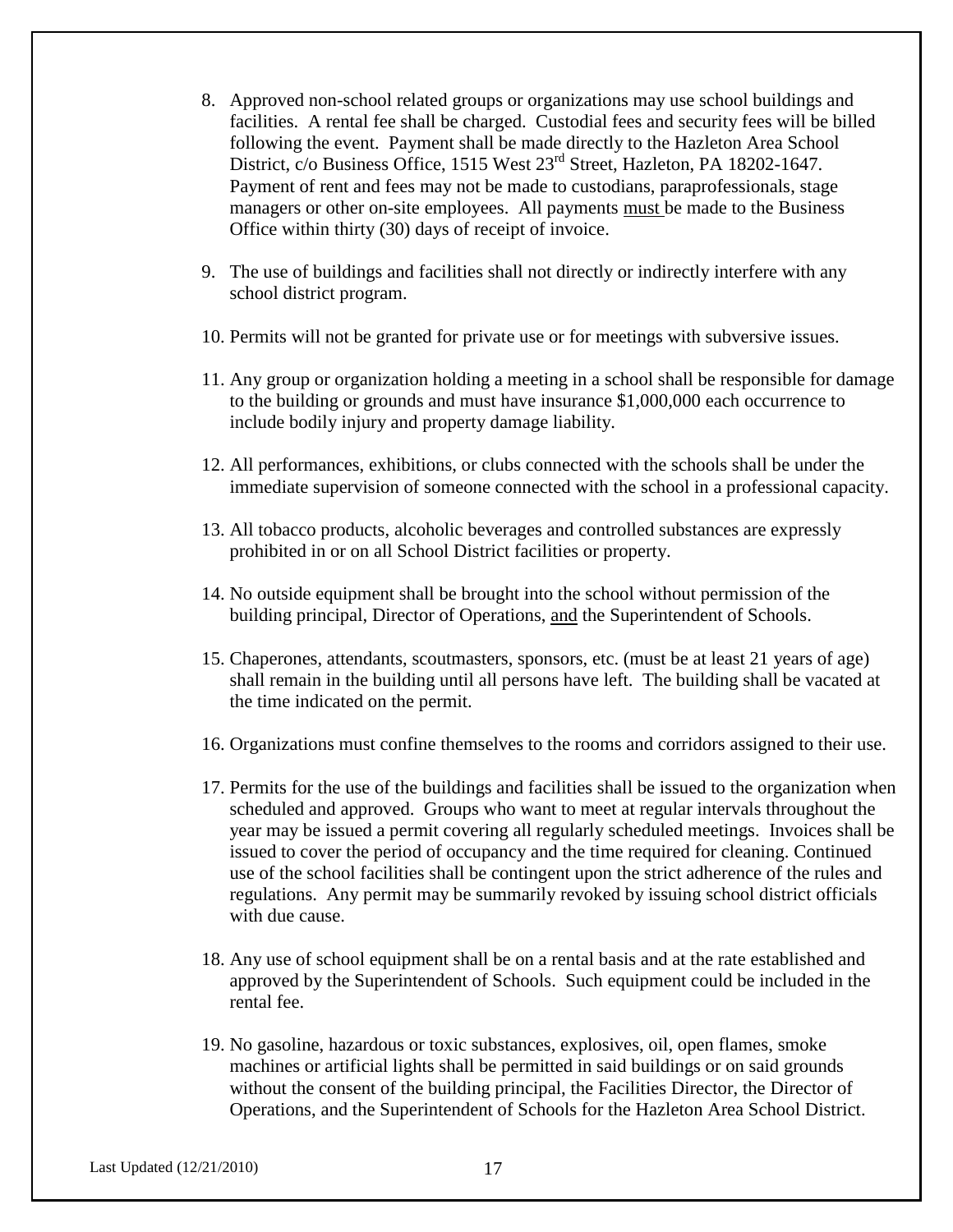- 20. Facility sidewalks, passageways, halls, stairways, seating and exits shall not be obstructed by the group or any other person.
- 21. No person shall be permitted to bring into the facility or keep therein anything that shall increase the rate of fire insurance on the facility. All decorative material should be flameproof.
- 22. No animals, excluding guide/seeing eye and drug detecting dogs, shall be brought into the facility or on School District property without the express consent of the Hazleton Area School District, and then only under such regulations as may be made by the School District.
- 23. Outdoor sports will not be allowed in indoor facilities unless approved by the building principal, the Facilities Director and the Director of Operations for the Hazleton Area School District.
- 24. Groups or organizations have the right to cancel the contract by providing in writing, a five (5) business day notice of cancellation. If notice is not received as stated, groups or organizations will be responsible for charges incurred until the five (5) day notice has been satisfied. Requests must be made to the Hazleton Area School District Maintenance Office. Any changes to contract will also require in writing a five (5) business day notice to change contract. All changes are subject to approval of school principal and the Director of Operations and **all** requests must be made through the Maintenance Office. Any cancellations that incur cost to the HASD will be billed to the renter (Ex. Cancellations on weekends).
- 25. Days when school is closed, cancelled or dismissed early due to any circumstances, ALL activities, including rentals, are cancelled. Hazleton Area School District officials make this decision.
- 26. No subleasing of school facilities shall be permitted.
- 27. The Hazleton Area School District will not assume responsibility of liability that may occur from a lessee using the Hazleton Area School District facilities.
- 28. The Hazleton Area School District shall not discriminate on the basis of sex, race, national origin, ancestry, creed, pregnancy, marital or parental status, sexual orientation, handicap, age or physical, mental, emotional or learning disability.
- 29. For events, which the **Board** determines to be in the broad spectrum of public interest, it may waive the occupancy (rental), labor charges (including benefits), insurance requirements or any other charges. This can only be done if the Board formally approves such a motion at a regularly scheduled or special School Board Meeting. This procedure can only be enacted if the requester submits in writing the request to have any or all of the above items waived and/or changed and the specific reason why this request is sought. The reason for this Board waiver is to address any new items, cases, situations, etc. that are clearly identified within this policy. The Board reserves the right to reject any such requests made by a potential renter.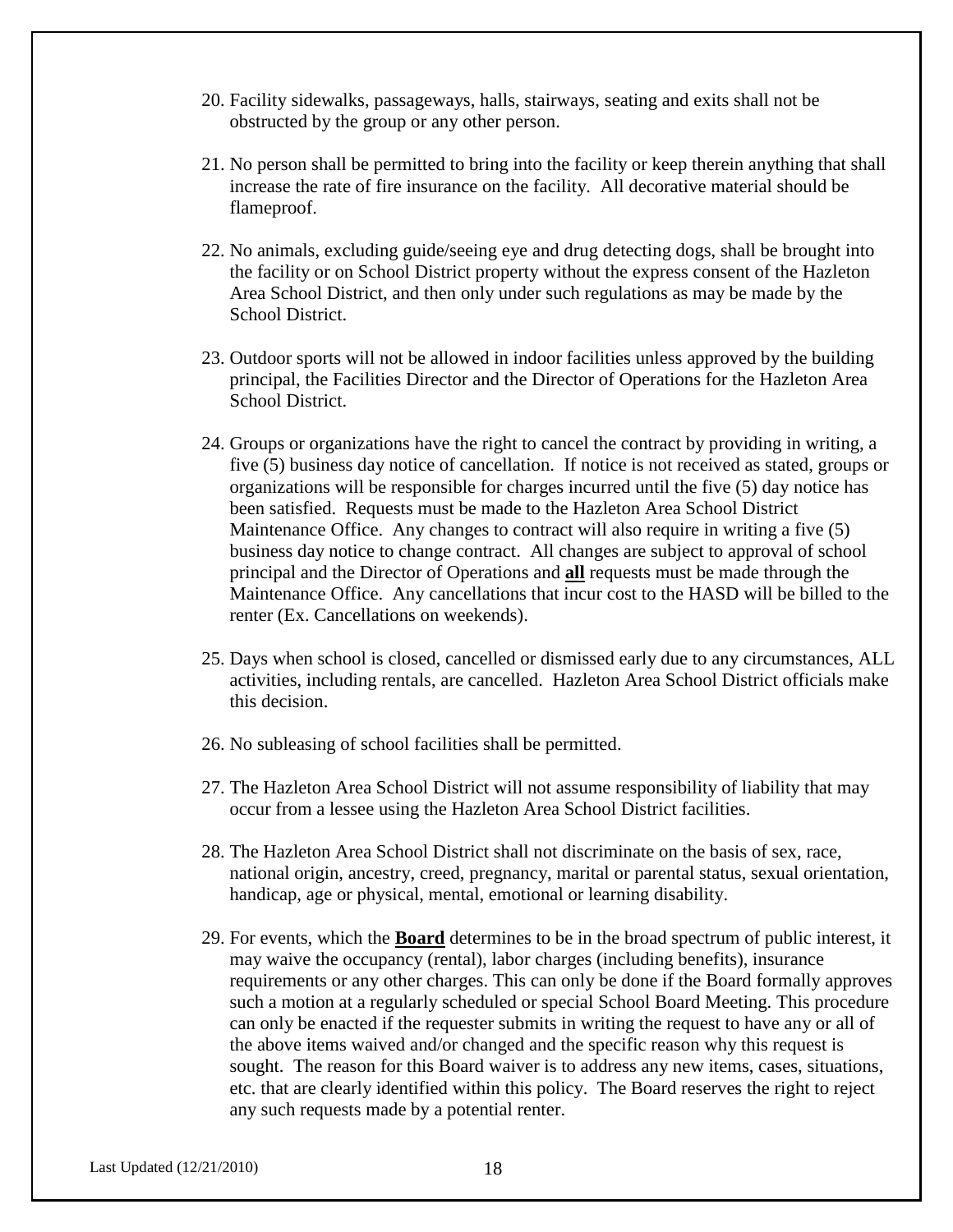- 30. Renters are responsible for leaving school facilities in a neat, orderly fashion. The furniture arrangement in the rooms shall be left as originally found. If the facilities are not left in their original condition, the District reserves the right to charge for any additional work needed to return them to their original condition. **Inspections will be performed by Head Custodian before and after event. The District is not responsible for items that are left on H.A.S.D. school property, including when renters are not present.**
- 31. Repair of damage will be charged to the particular group concerned and the named adult in charge. The cost of the damage will be determined by the Facilities Director, Director of Operations and the Business Office.
- 32. Advance bookings of the facilities will be limited nine (9) months prior from the date of the first event.
- 33. The Hazleton Area School District is not liable to the user, its agents, employees, representatives, customers or invitees for any personal injury, death or damage to property caused by theft, burglary, water, gas, electricity, fire or for any other cause occurring on or about the property.
- 34. Continual use of a school facility by any organization is contingent upon the organization taking proper steps to protect school property, to ensure complete safety, and to reimburse the Hazleton Area School District for expenses. If a principal or the Facilities Director feels the facility is being misused by any organization, it is the duty of the principal, Facilities Director or the Director of Operations to point out the problem to the organization so that misuses will be stopped. If problems continue to occur, the principal, Facilities Director or the Director of Operations shall investigate the complaint and determine whether the organization should be prohibited from any further use of the schools / facilities.
- 35. Heating and air conditioning are pre-programmed according to School District specifications for current conditions and should **not** be tampered with.
- 36. No advertising, materials or broadcasts shall name the facility, Hazleton Area School District, or any building or grounds either owned or operated by the Hazleton Area School District prior to the approval of the use of the facility in accordance with this Regulation.
- 37. No nails, tacks, staples, brad, or other things shall be driven into any portion of the facility. No changes, alterations, repairs, painting, staining or the doing of anything that will change the finish, appearance or contours of the facility will be permitted without permission of the Facilities Director or the Director of Operations.
- 38. Only stage tape will be utilized in School District facilities. The use of duct tape, masking tape, scotch tape or any other type of adhesive is *strictly prohibited.*
- 39. Gambling (bingo, raffles, lotteries, etc.) is prohibited in school facilities unless approved by the Maintenance Office and the Superintendent of Schools.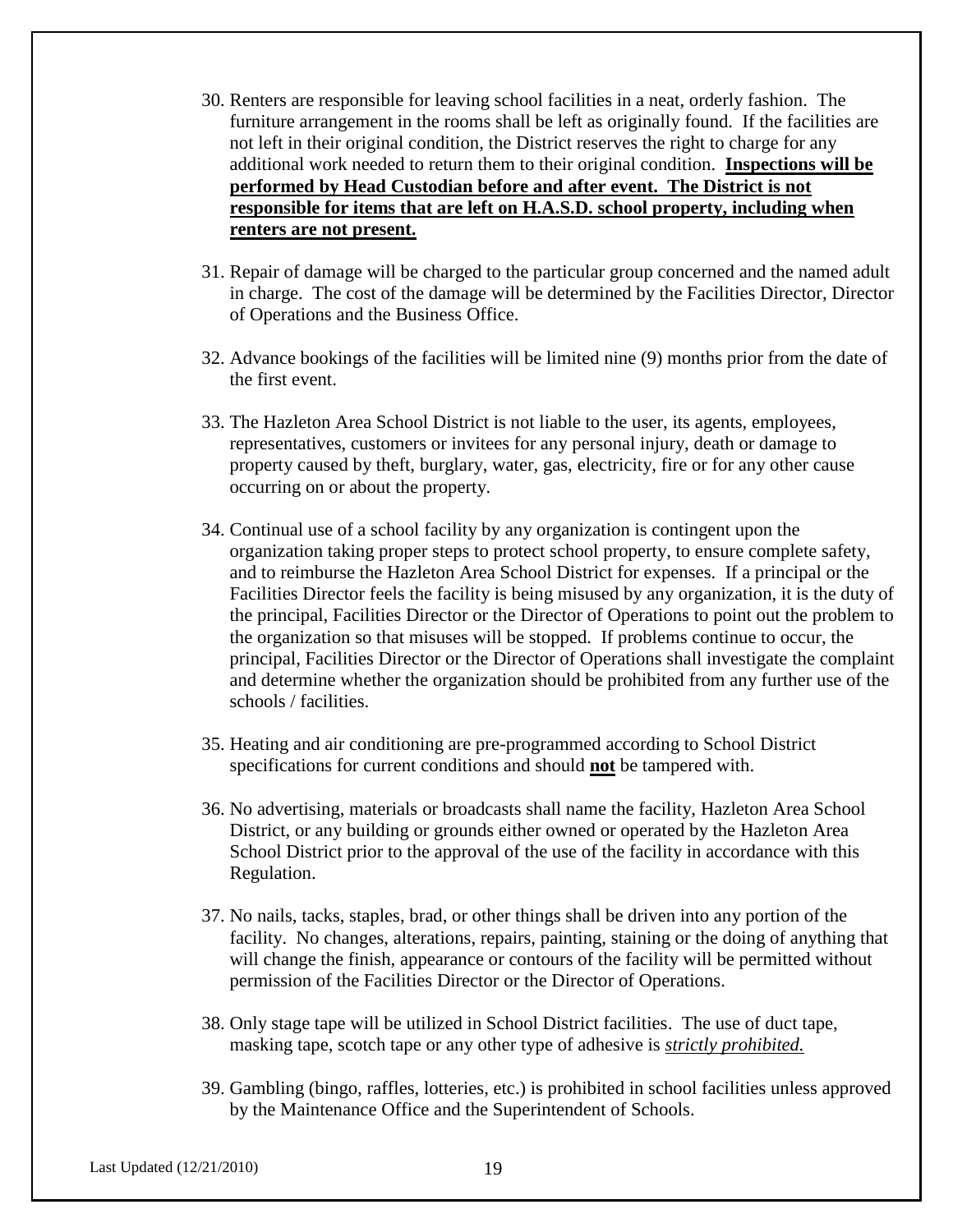- 40. No cooking in school or on school grounds without authorization from the building principal, the Facilities Director, the Food Service Director **and** the Director of Operations for the Hazleton Area School District.
- 41. No weapons on school property without authorization from the Superintendent of Schools.
- 42. No food or drink in any district buildings with the exception of the cafeteria area, unless authorized by the building principal, the Facilities Director **and** the Director of Operations for the Hazleton Area School District.
- 43. Please be advised that there are no *dressing rooms* available on the premises. If necessary, both girls and boys lockers rooms can be made available. The School District will not be responsible for items left in locker rooms. If you feel security is needed to protect your equipment, it is your responsibility to notify our Security Department and you will be billed accordingly for this service.
- 44. Tent stakes are *prohibited* to be driven into any asphalt / concrete areas on school district property or on the artificial turf playing field at Harman-Geist Stadium.
- 45. Vehicles are *prohibited* on grass and sidewalks.
- 46. Where required, all federal, state and local permits must be obtained by the organization and a copy of said documents must be submitted to the H.A.S.D.
- 47. If the renter uses any telephone lines, ISDN lines, video conference equipment or any other communication devices that incur cost to the HASD. These costs will be billed to the renter respectively. This includes any setup fees that may be charged for use of our equipment.

#### **AUDITORIUM**

- 1. The auditorium shall be made available to approved school associated groups free of charge for meetings which are part of their regular program and for which no admission is charged.
- 2. The auditorium shall be made available for a \$50 yearly rental fee to recognized civic groups serving the whole Hazleton Area School District for public meetings which are contributory to public welfare, which require no additional custodial service, and for which no admission is charged.
- 3. The auditorium shall be made available to residents of the Hazleton Area School District for entertainment purposes with the following provisions:
	- a. A rental fee shall be charged for each performance. Neither rehearsals nor performances shall extend beyond midnight or beyond the contracted time.
	- b. A contact person for the organization must be on site during the entire length of the contracted time. (Must be at least 21 years of age)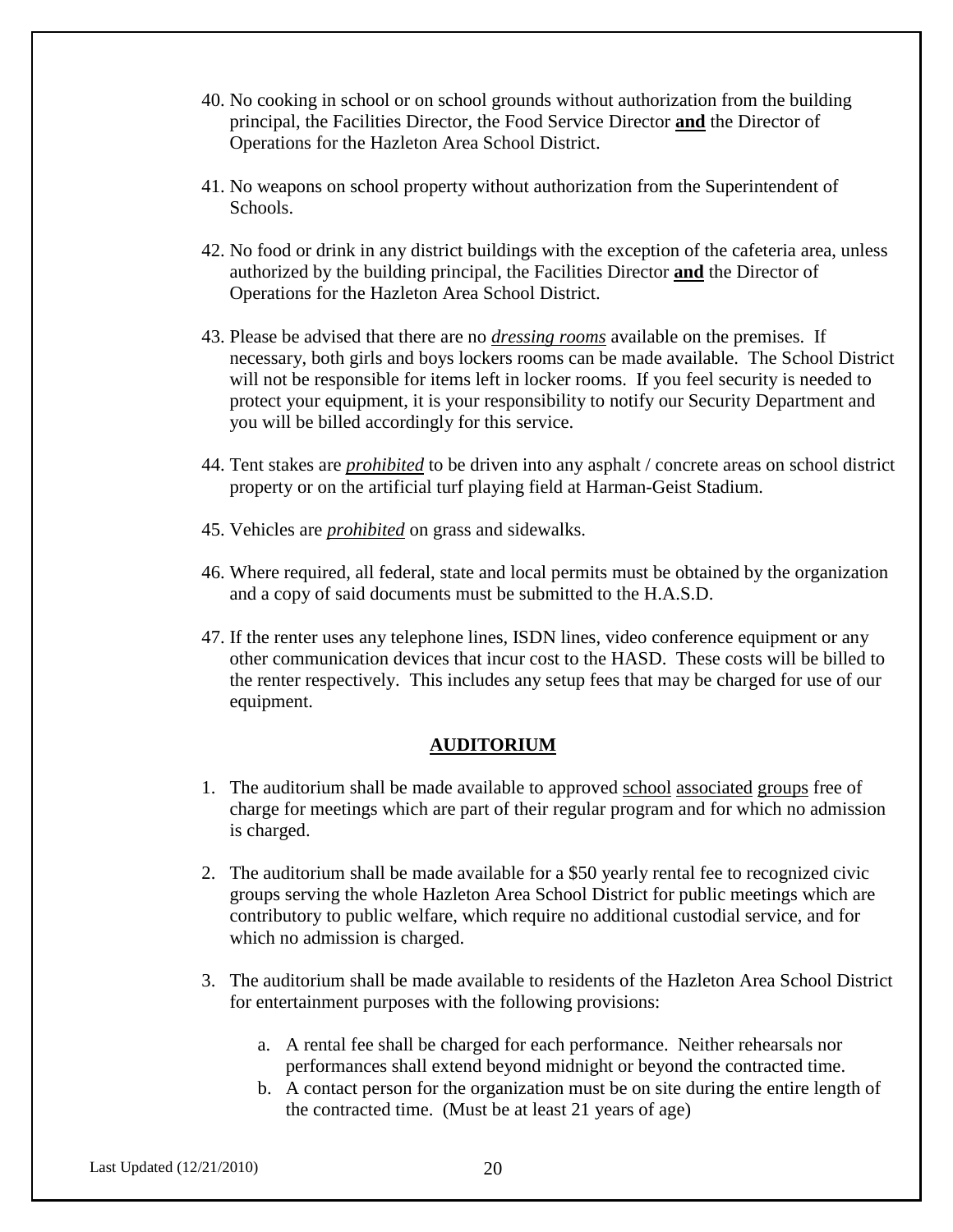- c. The contact person must support and enforce the policies of the Hazleton Area School District with his/her organization and performers, and if deemed necessary by the district representative, close the event.
- d. The contact person will represent the organization and performers to the school district representative. All communication with the district representative must be through the contact person.
- e. All information regarding the performance/activity must be in writing at the time of submission of the building permit.
- f. All requests for changes or additions to the contract must be in writing five (5) business days prior to the first event. No verbal requests will be honored.
- g. The contact person may not employ individuals as stage crewmembers to work for any part of the performance/activity. These crewmembers will be provided by the Hazleton Area School District.
- h. The district crew's workday will be limited to eight (8) hours. These eight (8) hours shall include two 15-minute breaks and a 30-minute lunch period. Work beyond eight (8) hours will be reimbursed at 1-1/2 times the regular rate and shall be limited to a maximum of four (4) hours per day.
- i. No smoking, drinking or food will be permitted backstage or in the auditorium.
- j. A Hazleton Area School District stage manager shall be in charge of electrical and stage equipment for all performances (and rehearsals if needed). For groups who wish to use the auditorium at the Hazleton Area High School, the Hazleton Area School District will supply a House Manager to be in charge of electrical and stage equipment for all performances (and rehearsals if needed). The organization will be billed after the event for these charges. (Please see rate information on Page 12)
- k. Groups who wish to use standard and/or additional equipment and lighting to supplement the school lighting and equipment for a performance shall have the approval of the Facilities Director, the Director of Operations and stage facilities technician.
- l. When necessary to hook up to school district utilities, only school district employees or their representatives are authorized to complete this work. Arrangements to have this work completed must be made ten (10) days prior to the scheduled event. Cost of this work is the responsibility of said organization.
- m. The auditorium shall be made available to community groups as long as the program does not interfere with the regularly scheduled school programs and/or activities.
- n. Requests for use of the auditorium shall be submitted to the Maintenance Office at least thirty (30) days before the date of the first event.
- o. Concert grand pianos are normally used by the school on the auditorium floor level. Rental fees for performances or activities, which require the use of the concert grand piano, may include a charge for tuning that piano or will be included in rental fee.
- p. Tickets to any activity shall not be sold or disposed of in excess of the seating capacity of the auditorium.
- q. When the facilities are used in such a manner that it **may be** considered proprietary in the judgment of the Superintendent of Schools and/or Business Office, and the Facilities Director, then the organization may be denied approval for using requested facility.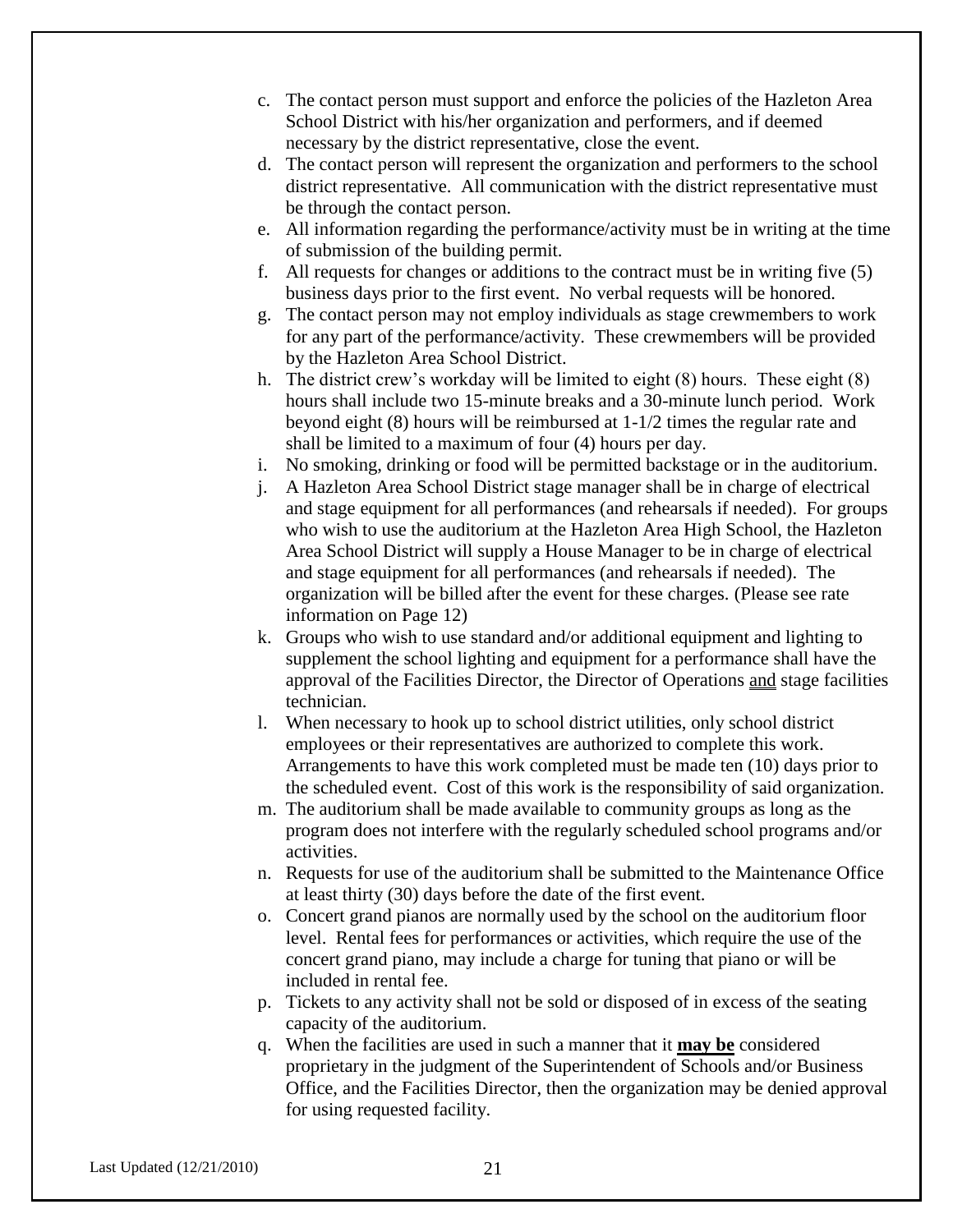r. No enterprise, function, or activity which promotes any commercial product or results in private profit or commercial gain for any business enterprises will be allowed to rent a school district facility or property without approval of the Director of Operations, Superintendent of Schools and/or the School Board.

### **CAFETERIA**

- 1. All use of the cafeteria involving preparation or serving of food shall be under the direction of the Food Service Director, and for activities involving the cafeteria staff, a fee shall be charged as determined by the Food Service Director.
- 2. Dinner meetings in the cafeteria may be made available to those groups that serve the interest of the entire school district area. These dinner meetings shall only be used through the services of the Hazleton Area School District cafeteria staff.
- 3. The cafeteria/kitchen shall not be made available to any groups without the services of the Hazleton Area School District's cafeteria staff.
- 4. Food preparation and serving, if desired by high school groups, shall be confined to that area of the cafeteria, which is adjacent to the serving area.
- 5. Secondary school groups wishing to use the cafeteria area for eating purposes shall provide their own dishes and equipment.

#### **GYMNASIUM**

- 1. The gymnasium shall be made available to out of school youths and adults as part of a program, which is available to any person living in the Hazleton Area School District.
- 2. Dances are not permitted without approval of the building principal, Director of Operations and/or Superintendent of Schools in the gymnasium.
- 3. The gymnasium floor shall be covered with the appropriate floor dressing when deemed necessary. School custodians shall place this preparation on the floor before each event.
- 4. Decorations shall not be installed in the gymnasium without the approval of the principal, Director of Operations and/or Superintendent of Schools.
- 5. Use of the gymnasium shall not extend beyond 12:00 A.M., except as approved by the Facilities Director, Security Director and Director of Operations.
- 6. The concession stand will be available on request to school related organizations and auxiliary agencies without additional fee. All outside organizations requesting use of concession stand will be charged a fee of \$75 / event. When an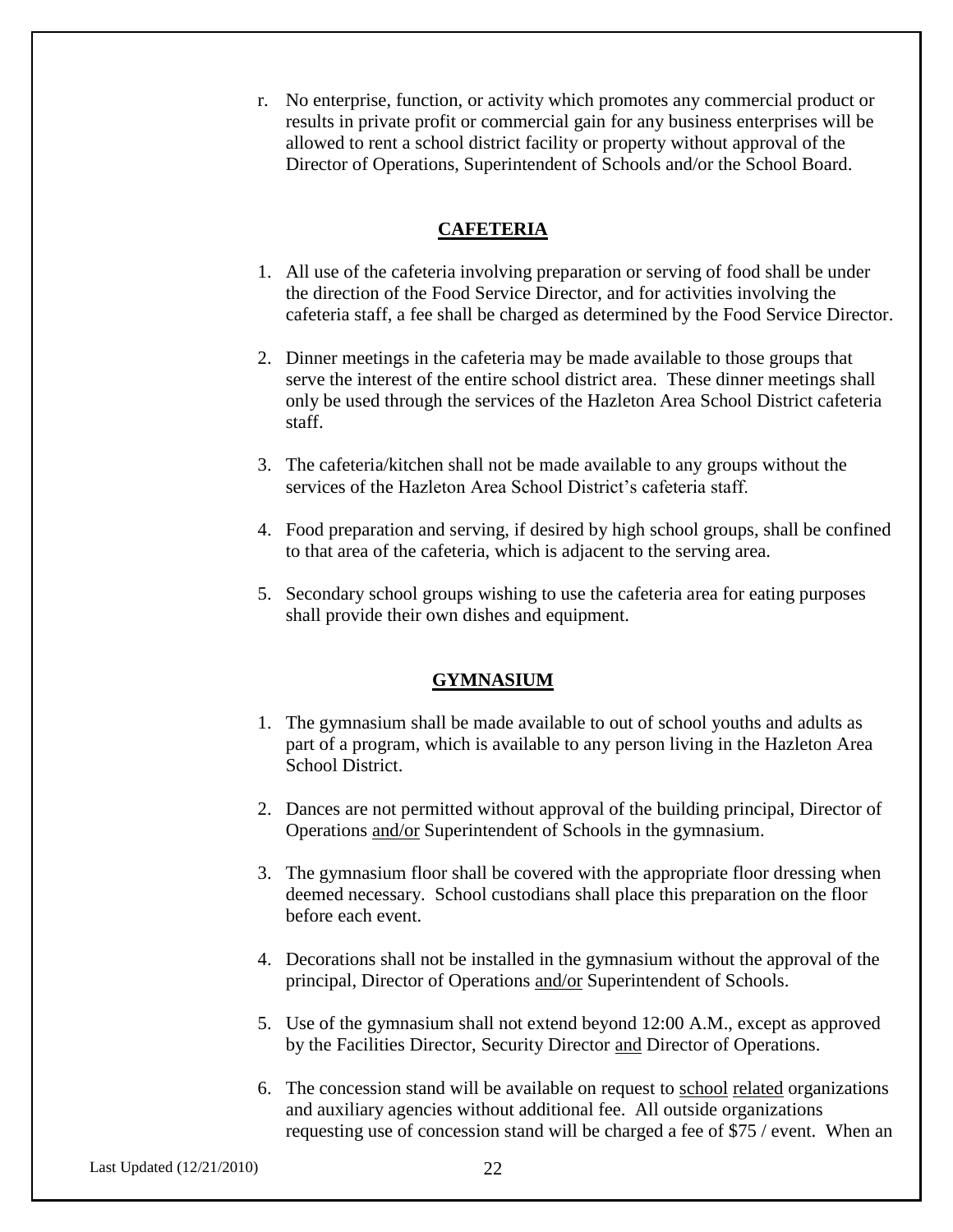outside organization opts not to use the concession stand, it may be operated by a school related club, activity group or booster club.

7. Only sneakers may be worn on the gymnasium floor.

#### **SWIMMING FACILITIES**

- 1. Proper adult supervision required.
- 2. The number of people limited to the pools is restricted to: Senior High 100; Elementary/Middle and/or Elementary  $-50$ . Groups renting swimming pools must have one certified lifeguard with a current lifesaving certificate for each 40 guests. This certificate must be presented to the Hazleton Area School District's Maintenance Office when the pool is rented. All swimmers must be 3-l/2 feet or over in height.
- 3. All persons entering pools must take a shower before entering. No foreign matter is allowed in pool or pool area. No one in street shoes is allowed on pool deck.
- 4. Wardrobe type lockers without padlocks may be used by persons renting the pool.
- 5. Proper swimsuits and caps required.
- 6. Diving is not allowed in any of the school district's pools.

### **PARKING AND POLICE PROTECTION**

- 1. Parking facilities are provided at all schools. All restrictions and direction of campus security shall be observed. When deemed necessary, personnel will be employed by the Hazleton Area School District and charges will be made to the group using the parking facilities.
- 2. There will be a school custodian or a school representative on duty at all times when school facilities are in use.
- 3. Conduct detrimental to the public interest or abuse of the building is not permitted. It shall be the duty of the organization sponsor to enforce this regulation. Sponsoring groups are responsible for the proper use of all school equipment and facilities. The building and the equipment must be left in a clean, orderly condition. Failure to do so will result in extra charges as determined by the Director of Operations. The school representative will report any wrong conduct or damage to the Director of Operations in writing.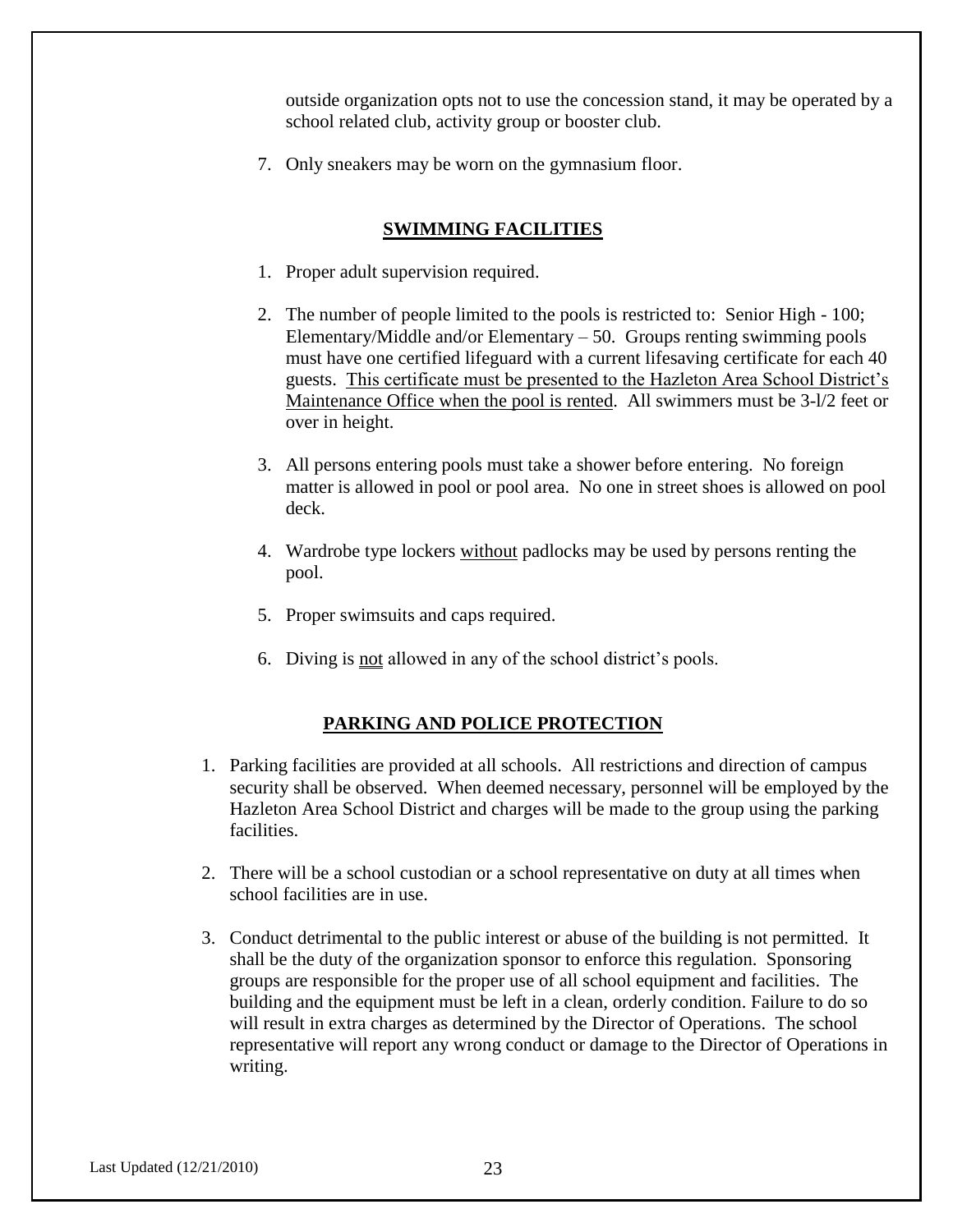|                               | PLEASE SIGN AND RETURN                        |                                                                                                                                                                                                                      |
|-------------------------------|-----------------------------------------------|----------------------------------------------------------------------------------------------------------------------------------------------------------------------------------------------------------------------|
| $I, \underline{\hspace{2cm}}$ | (Signature)                                   | have read and agree to follow the attached                                                                                                                                                                           |
|                               | persons of the Hazleton Area School District. | Hazleton Area School District General Provisions and Procedures included within the (Rental Policy #707<br>- Use of School Facilities) as well as any other conditions placed on me or my organization by authorized |
|                               |                                               | Date                                                                                                                                                                                                                 |
|                               |                                               | Organization                                                                                                                                                                                                         |
|                               |                                               | <b>Rental Dates</b>                                                                                                                                                                                                  |
|                               |                                               | Facility                                                                                                                                                                                                             |
|                               |                                               | Contact Person (PRINT)                                                                                                                                                                                               |
|                               |                                               | <b>Contact Phone Number</b>                                                                                                                                                                                          |
|                               |                                               |                                                                                                                                                                                                                      |
|                               |                                               |                                                                                                                                                                                                                      |